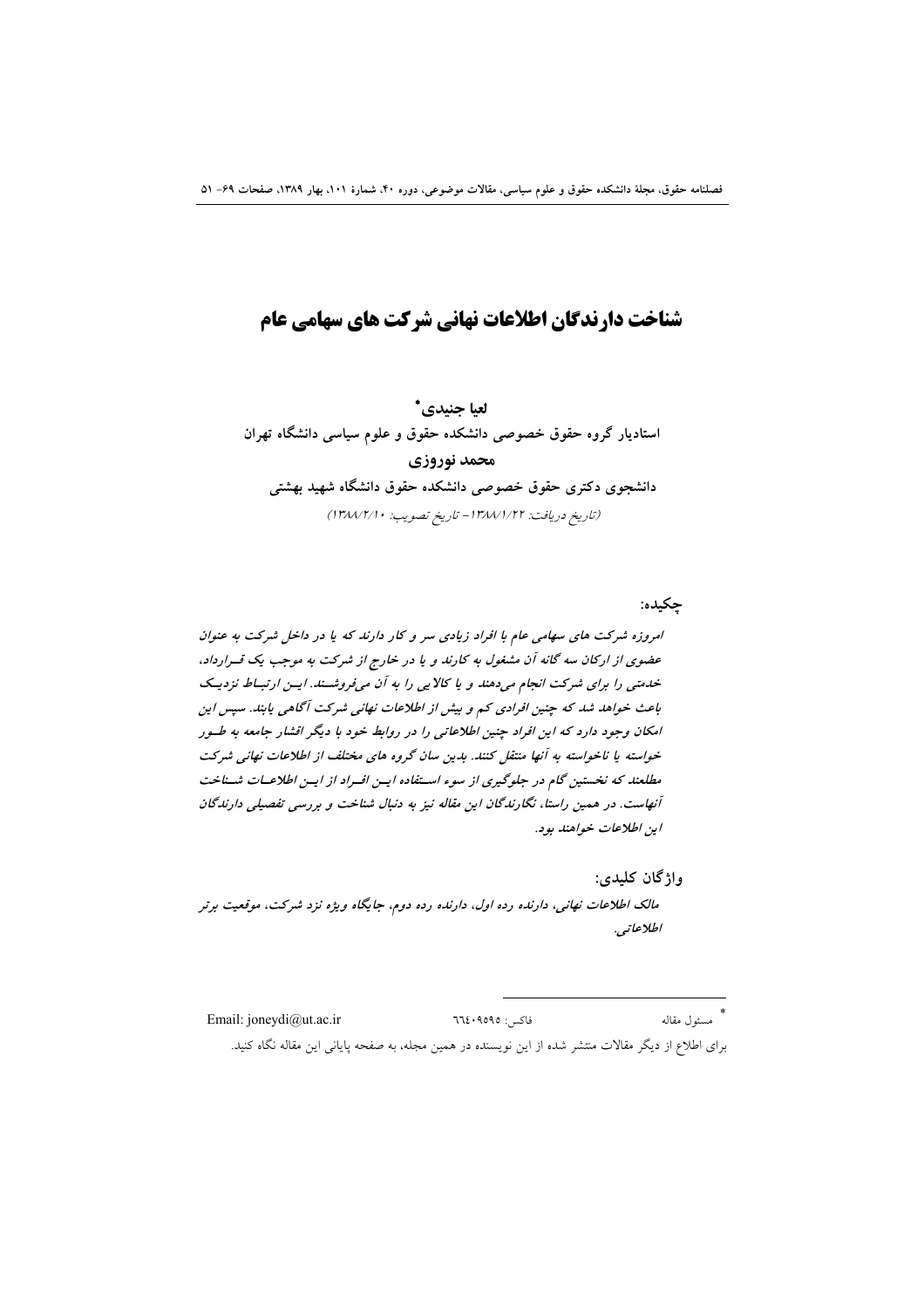#### ۱– مقدمه

تعریف اطلاعات نهانی در مقاله قبلی به عمل آمد. ٰ اکنون نوبت به شناخت دارنــدگان ایــن اطلاعات میرسد. دارندگان اطلاعات نهـانی همگـی وضـعیت یکـسانی ندارنـد. برخـی مثـل سهامداران عمده شرکت که در اوج اقتدار مـیباشـند، از جایگـاهی چنـان رفیـع نـزد شـرکت برخوردارند که اراده آنها در این شخص حقوقی تأثیر بسزایی داشته و به سـهولت از اطلاعــات نهانی آن آگاهی می یابند. برخی دیگر که خارج از شـرکتند، حالـت میانــه داشـته و گـر چــه از جایگاه افراد داخلی آن برخوردار نیستند، لیکن در حدود قرارداد خاصی که بـا شـرکت دارنــد، که موضوع این قرارداد می تواند تسلیم مال یا انجام خدماتی باشد – از یکسری اطلاعات نهانی مطلع می شوند که بین آنها و شرکت مشترک است. در نهایت این طیف ضعیفترین گروه، مثل خدمتکاران شخصی مدیران شرکت، قرار دارند که در حکم افراد عادی جامعه بـوده و تنهـا بـا وقوع حادثه و شانس و معمولاً به طور اتفاقی از اطلاعات نهانی با خبر میشوند.

بی گمان، هم منطق و هم عدالت حکم می کنند که این افراد همگی تابع احکام و ضـمانت اجرای یکسانی نباشند. بنابراین، لازم است که آنها با توجه به نحوه دسترسی بـه اطلاعــات بــه گروه های مختلف دستهبندی شوند. در این راستا، نگارنــدگان مقالــه نیــز پــس از بیــان کلیــات (گفتار اول)، به بررسی دارنـدگان رده اول و قـویتـر اطلاعـات نهـانی (گفتـار دوم) و سـيس دارندگان ضعیفتر و رده دوم این اطلاعات (گفتار سوم) خواهند پرداخت.

#### گفتار اول: كلمات

### ٢- مالک اطلاعات نهانی

مالک اطلاعات نهانی کسی است کـه اَن را بـه وجـود مـی|ورد. سـازنده ایـن اطلاعـات خـود شخصیت حقوقی (یعنی شرکت) است و به واسطه ایــن آفـرینش اسـت کــه مالـک ایــن اطلاعــات مي شود. در حقيقت، طبق نظريه «ركن بودن» يا بــه عبــارت بهتــر «عــضو بــودن » (Organ theory) ، اعمالی که از اندام های تصمیمگیرنده یا اجرایی شرکت سر میزنـد عمـل خـود شـرکت محـسوب می شود (کاتوزیان، ۱۳۸۳، ص ٥٩). پس اگر مدیران شرکت در مناقصهای برنده شـوند ایـن خـود شـرکت

۱. جنیدی، لعیا و نوروزی، محمد «شناخت ماهیت اطلاعات نهانی در بورس اوراق بهادار» فصلنامه حقوق مجله دانشکده حقوق و علوم سیاسی، دوره ۳۹، شماره۲، تابستان١٣٨٨، صص١٤٧-١٢٩. مطابق بند ٣٢ ماده ١ قانون بازار اوراق بهادار (مصوب١٣٨٤/٩/١) اطلاعات نهاني عبارتند از «هرگونه اطلاعات افشاء نشده براي عموم كه به طور مستقيم يا غير مستقيم به اوراق بهادار، معاملات یا ناشر آن مربوط می شود و در صورت انتشار، بر قیمت و یا تصمیم سرمایه گذارن برای معامله اوراق بهادار مربوط تاثير مي گذارد.»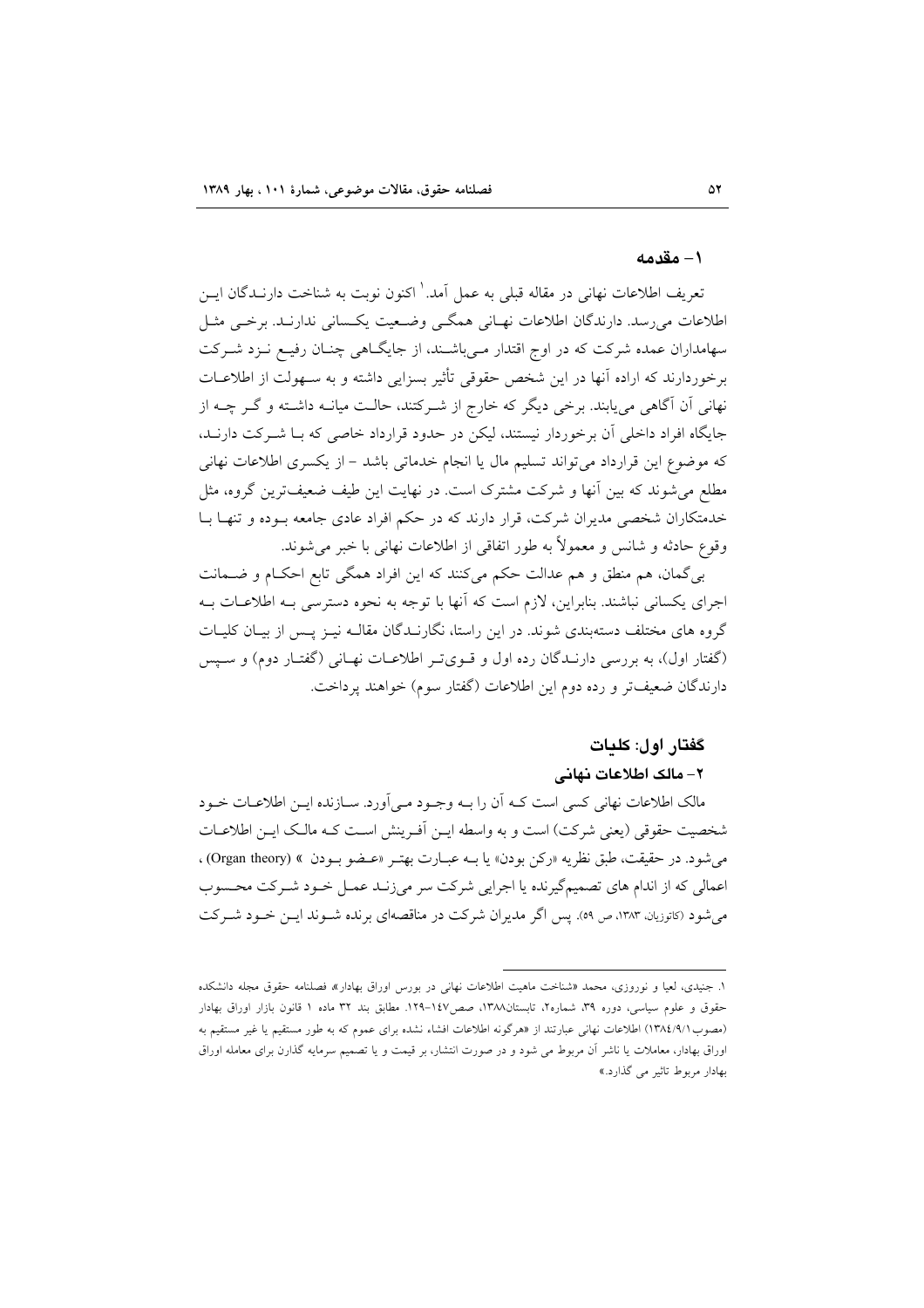است که برنده شده و اگر مجمع عمومی تصمیم سرنوشت سازی بگیرد گویی خـود شـرکت چنـین تصمیمی گرفته است. چنین تفکری است که اساس نظریـه «misappropriation» را تـشکیل مـی دهـلـ. طبق این نظریه – که تعبیری دیگر از نظریه استفاده بلاجهت است – از آنجایی کـه اطلاعــات نهــایی به خود شرکت تعلق دارد، افرادی که به رسم امانت این اطلاعات را به خاطر اموری، از قبیـل انجـام وظیفه و غیره به امانت در اختیار دارند در صورتی که از اطلاعات مزبور به نفسم خـود در معـاملات اوراق بهادار آن شرکت (سوء) استفاده کنند، نسبت به شرکت مزبور مرتکب خیانت در امانــت شــده و از لحاظ کیفری و مدنی در مقابل آن مسئولند' (Black, 2004, p. 101).

### ۳– دارنده اطلاعات نهانی و تمایز آن از مالک این اطلاعات

دارنده اطلاعات نهانی کسی است که این اطلاعیات را در اختیبار و تنصرف(Possession) خود دارد (Boyle and Brids, 1987, p 238). اين تصرف از نوع مـادي نيـست بلكـه تـصرفي اعتباری بوده و صرفاً به معنی دانستن این اطلاعات میباشد. از ویژگی های ایــن تــصرف ایــن است كه ممكن است در لحظهاي واحد، چندين نفر به واسطه دانستن اطلاعات نهـاني دارنــده آن محسوب شوند. پس هر کس از اطلاعات مزبور آگـاه باشــد دارنــده آن اســت حتــی خــود شرکت. به همین دلیل قانون بازار اوراق بهادار نیوزیلند<sup>۲</sup> در مقــام معرفــی دارنــدگان اطلاعــات نهانی، نخستین این دارندگان را خود ناشر اوراق بهادار(Public issuer) – یعنبی شبرکت معرفبی می كند (Su and Berkahn, 2003, p 19). نكتهٔ مهمی كه بایـد بـه آن توجـه كـرد، ایـن اسـت كـه اشخاص تا زمانی دارنده اطلاعات نهانی محسوب می شوند کـه ایــز اطلاعــات وصـف نهــانـه بودن خود را حفظ کرده باشد. پس هر گاه در جریان بدست آوردن اطلاعات، صبحت و دقـت أن ازبين رفت، يعني به عنوان مثال، اگراطلاعات تغيير پيدا كرد يا ناقص منتقل شد يا اينكه قبل از انتقال برای عموم فعالان بازار سرمایه فاش شد، در این صورت دیگر نمی توان افراد آگIه از جنين اطلاعاتي را دارنده اطلاعات نهاني دانست(8. p, 343-2007 (Mayson, French and Ryan, 2007). پس باید بین مالک اطلاعات نهانی – که فقط بــه پدیــد آورنــده اَن یعنــی شــرکت اطــلاق می شود- و دارنده این اطلاعات تمایز قایل شد. دارنده بودن مفهومی وسیع تـر اسـت و صـرف اینکه فردی از اطلاعات نهانی آگاه باشد برای تحقق این مفهوم کافی است.

١. در همین راستا، برخی نویسندگان معتقدند از آنجایی که خود شرکت مالک اطلاعاتی است که به وجود میآورد، می تواند حق استفاده انحصاري از اين اطلاعات را به مديران ارشد خود اعطا كند( Easterbrook and Fischel, 1991, p. 254) 2- Section 3 (1) of Securities Market Act 1988.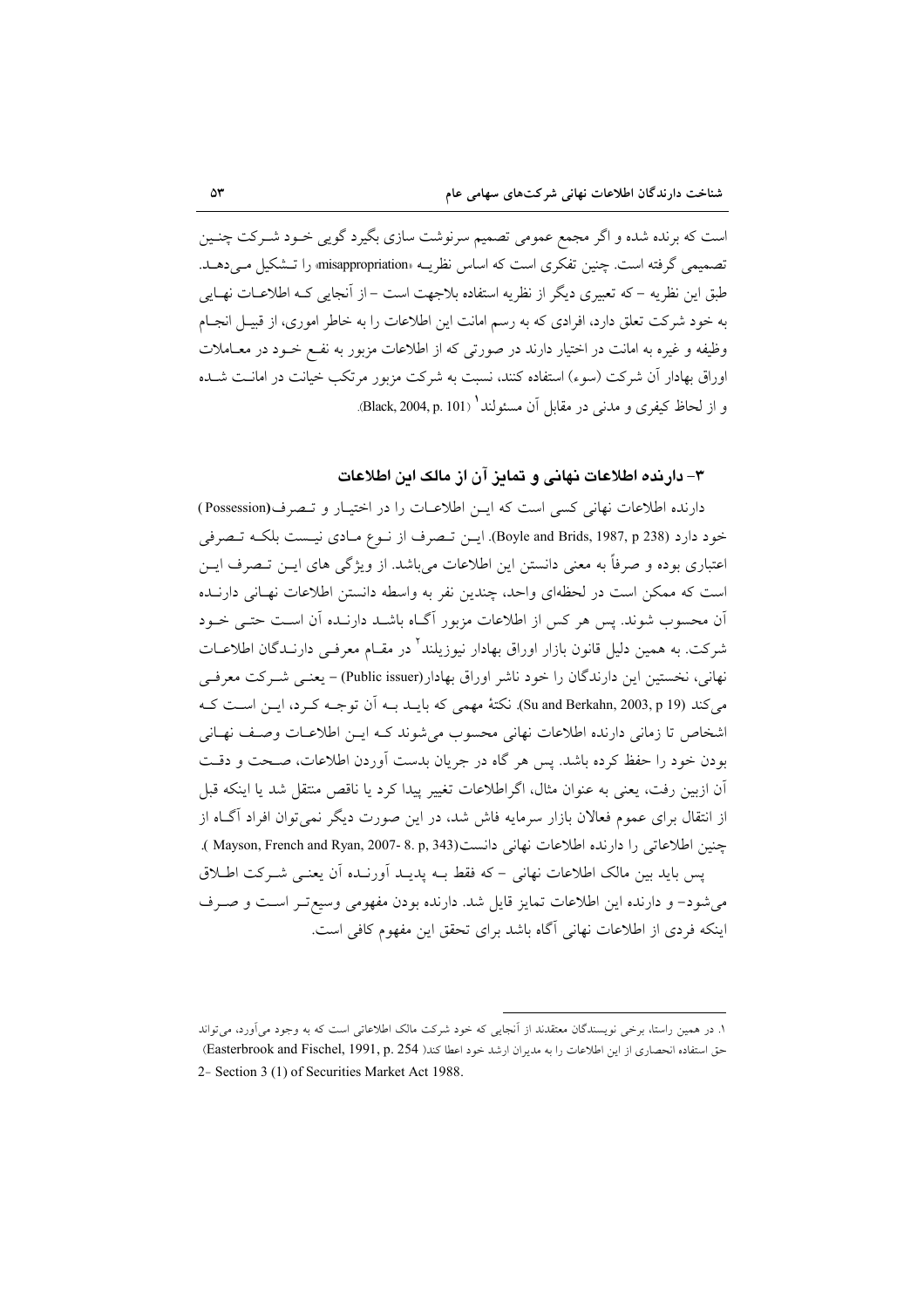#### ۴- تقسیم دار ندگان اطلاعات نهانی و ضیابطه آن

گاه ممکن است به طور همزمان دهها نفر از اطلاعات نهانی شرکت با خبر باشند ولی چون این عده درصد کمی از فعالان بازار سرمایه را تشکیل میدهد، اطلاعات هنوز نهانی محسوب شود. آنچه معمولاً باعث میشود این دارندگان از یکدیگر متمایز شوند این است کـه برخــی از آنها از موقعیت و «جایگاهی»(Position) ویژه نزد شرکت برخوردارند. ایــن موقعیــت ویــژه کــه برخی از آن به اتصال به شرکت (Individuals who are Connected with company) تعبیر کردهاند (Boyle and Binds, 1994, p 232) باعث می شود که اطلاعات مزبور خود به خود در اختیار ایس افراد قرار گیرد. از آنجایی که این افراد معمـولاً نخـستین ایـستگاه انتقـال اطلاعـات هـستند و نخستین کسانی می باشند که از این اطلاعـات آگــاهی مــی پابنــد، بــه آنهــا دارنــده «رده اول» ) (Primary insider اطلاعات نهانی می گوییم که در گفتار دوم به بررسی آنها خواهیم پرداخت.

در مقابل، عده دیگر نه در شرکت موقعیتی خاص دارند و نه به هیچ عنوان به آن مرتبطنـد، لیکن ممکن است بر اثر حادثه یا اتفاق به این اطلاعات یی ببرند. این افراد را به این دلیـل کـه اطلاعات نهانی را، به طور مستقیم یا غیرمستقیم، از دارندگان رده اول آن کسب مـیکننـد و تـا گروه اخیر اطلاعات نهانی را افشا نکنند آنها نیز از این اطلاعات آگاهی نمی یابند، «دارنـده رده دوم»(Secondary insider) اطلاعات نهانبي مي ناميم (Alexender, 2001, p. 2) كه در گفتار سوم به مطالعه آنها خواهيم يرداخت.

#### ۵– وضـع حقوق ايران درباره اين تقسيمبندي

در حقوق ايران، تبصره ١ ماده ٤٦ قانون بـازار اوراق بهـادار مـصوب سـال ١٣٨٤ در مقـام معرفی دارندگان اطلاعات نهانی هیچ نامی از دارندگان رده دوم نمیبرد. به همین دلیـل برخــی معتقدند از آنجایی که تعداد این افراد محدود نبوده و اسامی آنها معلوم و قابل ارائه به سـازمان بورس نمی باشد و نمی توان آنها را تحت نظارت و شناسـایی قـرار داد، قـانون گـذار ایرانـی از ایجاد چنین نقسیم بندی بین دارندگان رده اول و رده دوم خودداری کرده است (شریفی،۱۳۸۳، ص  $(191)$ 

این طرز تلقی صحیح نمیباشد. زیرا اگر چه صریحاً در این قــانون نــامی از دارنــدگان رده دوم ذکر نشده، اما از روح این قانون و برخی از مواد آن میتوان، به طور ضمنی، وجود چنـین تقسیم بندی و شناسایی دارندگان رده دوم را استنباط کرد. از جمله اینکه صدر ماده ٤٦ کــه در مقام ممنوع کردن سوء استفادههای رایج در بـازار اوراق بهـادار اسـت، در بنـد ١ بـدون اینکـه صریحاً نامی از دارندگان رده اول ببرد، اعمالی ممنوعه را ذکر می کنـد کـه مخـتص ایـن افـراد است (یعنی استفاده از اطلاعات نهانی – که اعم است از معامله برای خود یا توصیه دیگران بـه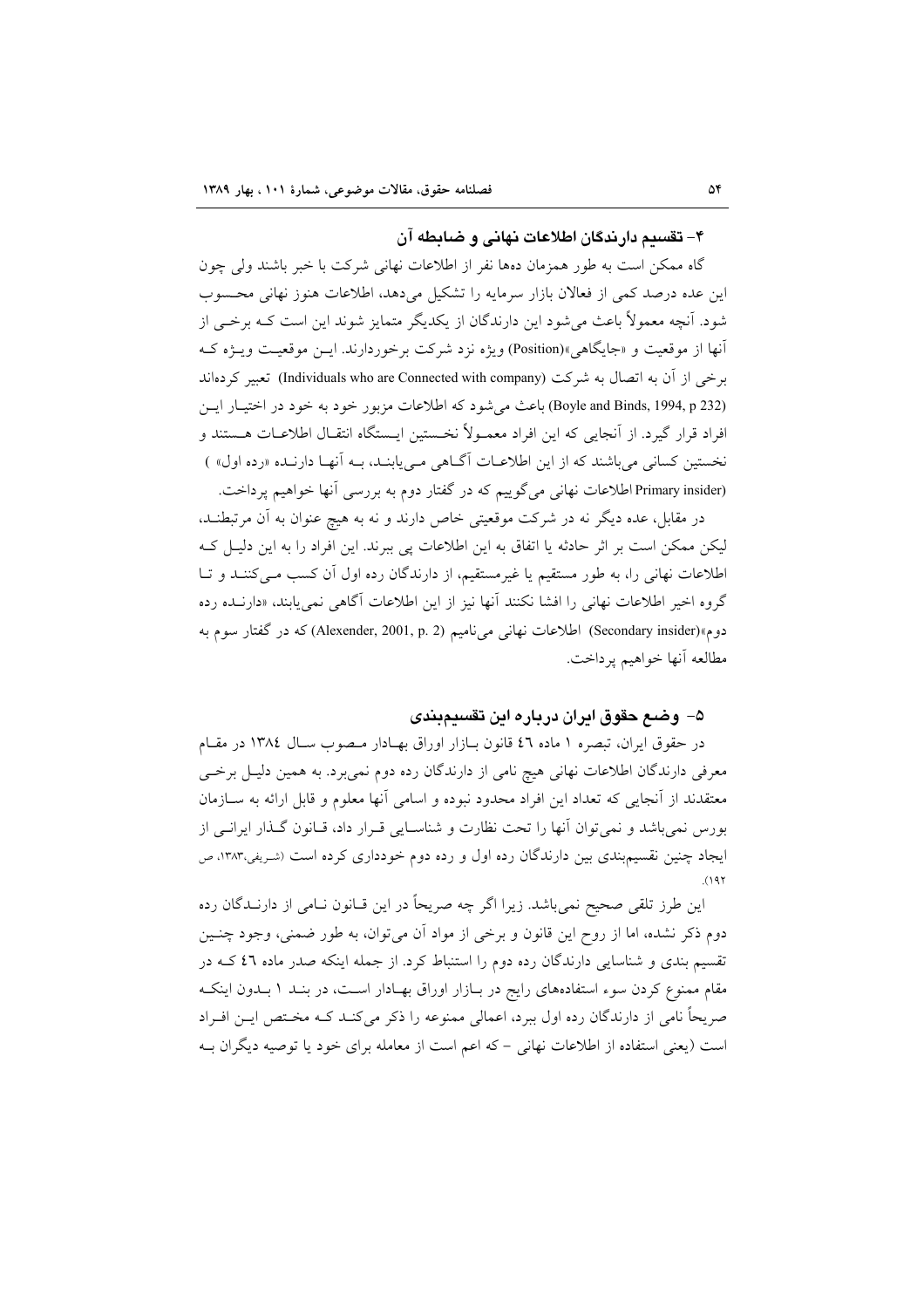معامله بر اساس این اطلاعات است و یا افشاء آن). سپس در بند ۲ به طـور جداگانــه و بــدون اینکه صریحاً نامی از دارندگان رده دوم ببرد، اعمال ممنوعهای را ذکر می کند که مختص گروه اخير است (يعني صرف ممنوعيت معامله بر اساس اين اطلاعات).

#### ۶– فايده تقسيم

تقسیم.بندی دارندگان اطلاعات نهانی به رده اول و رده دوم فقط جنبه نظـری نــدارد، بلکــه حداقل در آن دسته از نظامهای حقوقی که در پی جلوگیری از سوء استفاده از اطلاعات نهـانی هستند از لحاظ عملي نيز مفيد مي باشد. از جمله اينكه:

١- به دليل موقعيت خاص دارنـدگان ردهي اول اطلاعـات نهـاني، اظهـارات آنهـا دربـاره شرکت و اوضاع و احوال آن اصولاً مورد قبول دیگر سرمایهگذاران بازار سرمایه قرار می گیـرد. يس اين افراد نه تنها از انجام معاملات به روى اوراق بهادار شركت بر اساس اطلاعات نهـانى، بلکه از افشاء این اطلاعات و حتی صرف توصیه دیگران به انجام معامله بدون اینکه چیـزی در مورد اوضاع شرکت بگویند نیز ممنوعند. در حالی که دارندگان رده دوم از چنین جایگاهی نزد شرکت برخوردار نبوده و معمولاً سرمایهگذاران به اظهارات آنها اهمیت چندانی نمی،دهند. پس اصولاً محدودیت های دوم و سوم یعنی افشاء اطلاعـات و توصـیه دیگـران بــه انجــام معاملــه درباره آنها اعمال نمی شود و فقط از انجام معاملات بر روی اوراق بهادار شرکت با اســتفاده از اطلاعات نهاني ممنوعند.

۲– اگر از مجموع معاملاتی که دارندگان رده اول و رده دوم با استفاده از اطلاعــات نهــانـی به روی اوراق بهادار شرکت انجام دادهاند به حیثیت و سرمایههای معنوی شـرکت صـدمه وارد شود، به طوری که نتوان هر بخش از خسارت را به فـردی خـاص منـصوب کـرد، موضـوع از مقوله اجتماع اسباب است که به گفته برخی از بزرگان دادگاه می تواند کسی را مسئول جبـران ضرر بشمارد که مرتکب تقصیر سنگین تر شده (کاتوزیان، ۱۳۸۵ (الف)، ص ۳۵۵) و یا به این دلیـل کـه در بحث اجتماع اسباب كيفيت تقصير و عدالت نيز در تقـسيم خـسارت مـوثر اسـت (كاتوزيـان. ١٣٨٥الف)، ص ٤٨١) هر كس را به نسبت درجه تقصيرش مسئول بدانـد. اينجـا نيـز دارنـدگان رده اول اطلاعات نهان<sub>ی</sub> به دلیل نقض تعهدات امان<sub>ی</sub> <sup>ن</sup>خود نسبت به شرکت و فاش کردن اسرار آن،

<sup>1 -</sup> Article 5 of EC Directive on insider Dealing 89/592/EEC ,perfectly implemented in U.K. by Section 62 of Criminal Justice Act 1993.

۲. در حقوق انگلستان به عنوان قاعدهای از انصاف مشهور شده است که امین فقط تا حدودی که مستأمن به وی اجازه داده میتواند از جایگاه خود نزد وی سود ببرد و هر سودی که خارج از این محدوده ببرد متعلق به مستأمن است، هرچند که مستأمن ضرری ندیده یا خودش نمی توانسته از این سود منتفع شود. در دعوای 2AC 46 [1967] Boardman V. Phipps این گونه حکم داده شد که این قاعده در مورد اطلاعات اززشمندی که به خاطر رابطه امانی در اختیار یک نفر داده می شود نیز اعمال می شود ( ,Griffin, 2000  $(p.188)$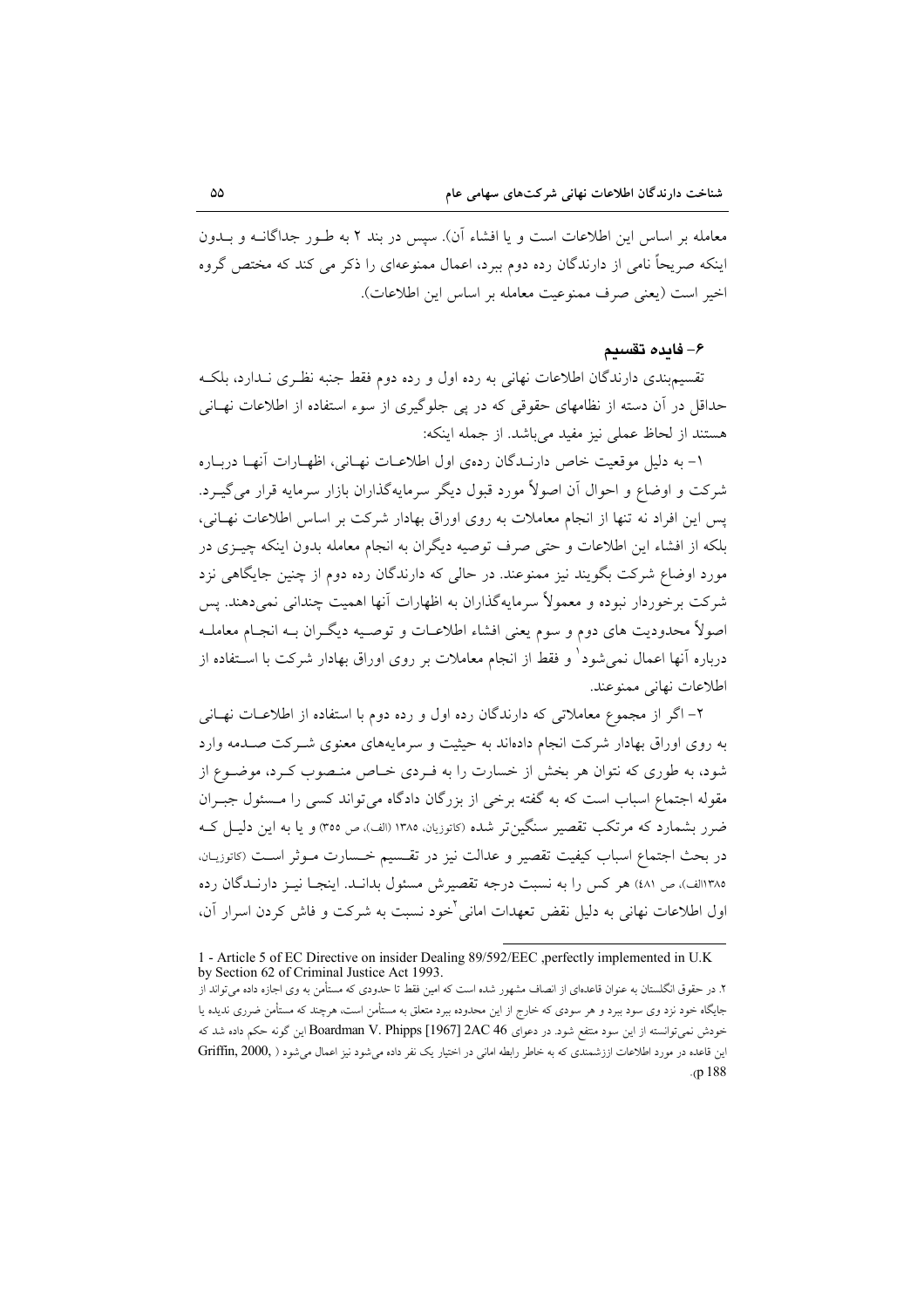در قیاس با دارندگان رده دوم که چنین رابطهای را بـا شـرکت ندارنـد (Griffin, 2000, p. 188) تقصیری سنگین تر مرتکب شدهاند. پس می توان آنها را مسئول همه خسارات یا بخش عمده آن قرار داد. در حقوق آمریکا نیز در بحث اجتماع اسباب آنانی که با تقصیر سنگین یا نزدیـک بــه عمد ضرر وارد می کنند، از آنجایی که عرفاً خسارت منسوب به آنهاست، مـسئول جب ان تمـام ضر ر محسوب می شوند (علی پور، ۱۳۸۵، ص ۲۸٦).

# گفتار دوم: دارندگان رده اول ۷- تعریف و ویژگی اساسی

دارندگان رده اول اطلاعات نهانی که برخی آنها را دارندگان سنتی ,Su and Berkahn, 2003 (Traditional Insiders) (2p بو خی دیگر «دارنبدگان اصلی» (شریفی،۱۳۸۳، ص ۱۸۸) نامیبدهانید، کسانی می باشند که به واسطه «موقعیت»(standing) خود به این اطلاعـات دسـت مـی پابنــد بــه نحوي كه بين داشتن اين موقعيت و «منـصب»(Office) و بـه دسـت آوردن اطلاعـات «رابطـه سبيت»(Causal link) وجود دارد (1998, p 296) (stamp, 1998, p. البته منظور از اين سببيت، يك سببيت عرفي است يعني فقط كافي است در سيرمتعارف امـور داشـتن ايـن موقعيـت و سـمت باعـث دسترسی به اطلاعات شود (Boyle and Birds, 1994, p234). از ویژگی های دیگر این موقعیت و جایگاه این است که باید به گونهای باشد که بتوان به نحـوی معقـول و متعـارف از دارنــده آن انتظار داشت که اطلاعاتی را که بدین سان به دست آورده جز برای انجام صحیح وظایف ناشی از آن موقعیت ٰ برای دیگری افشاء نکند (Pennington, 1990, p399). به عنوان نمونه، در راستای انجام وظیفه، مدیر مالی شرکت مجبور است برخی امور مالی آن را به خاطر گـرفتن وام، بـرای بانکی که شرکت مشتری آن است فاش کند.

به هر حال، دارا بودن یک جایگاه و موقعیت خاص نزد شرکت عنـصر اساسـی بـرای رده اول محسوب شدن دارندگان اطلاعات نهانی است. به نحوی که در صورت فقدان این ویژگے دیگر نمی توان فرد آگاه از اطلاعات نهانی را دارنــده رده اول نامیــد ( Boyle and Birds, 1994, p 235) هر چند که این فرد از اطلاعات مزبور به همان کیفیت دارندگان رده اول آگاه باشند. آ

1 - proper performance of the function attaching to the position.

۲. چنین فردی در صورت اجتماع شرایطی که در گفتار سوم خواهد آمد ممکن است دارنده رده دوم اطلاعات نهانی محسوب شود.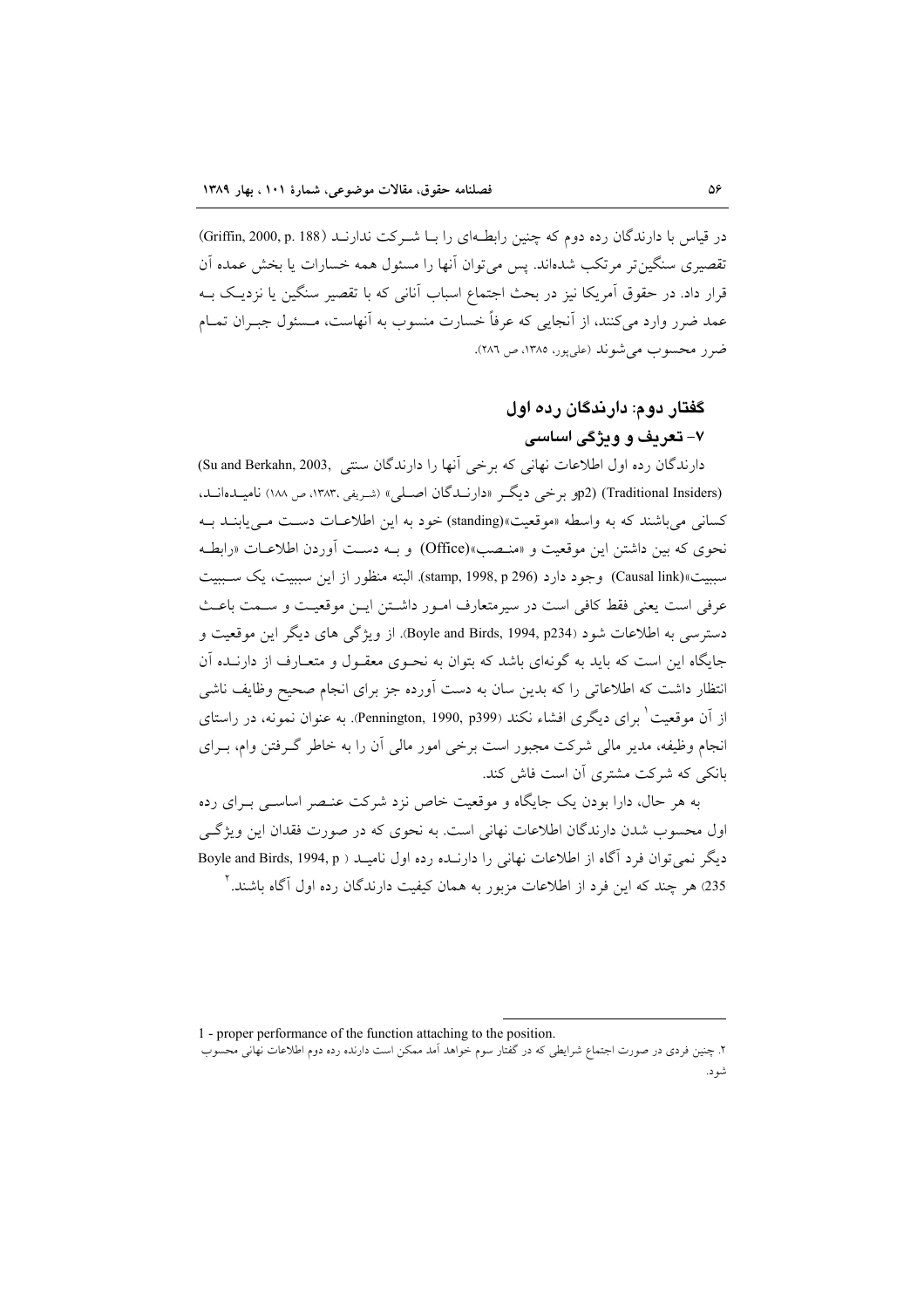#### ٨– تقسدم مطالب

به لحاظ عقلی و منطقی، موقعیت و جایگاهی که یک دارنده رده اول داراست یا در داخـل شرکت است مانند مدیران و بازرسان یا در خارج أن مثل طرف های قرارداد با شرکت. هر یک از این دو صورت نیز میتواند به نوبه خود به واسطه انجام وظیفه بـرای شـرکت باشـلد یـا بـه واسطه تملک بخش عمده سرمایه آن. بنابراین از نظر حصر عقلی دارنــدگان رده اول بــه چهــار دسته تقسیم می شود. ما نیز در مورد افراد داخـل شـرکت بـرای هـر دو صـورت آن یـک بنـد جداگانه اختصاص خواهیم داد. اما در مورد افراد خـارج از شـرکت از آنجـایی کـه آگــاهی از اطلاعات چه به واسطه انجام وظيفه باشد و چه به واسطه تملک سـرمايه شـخص حقـوقي کـه برای شرکت مورد نظر وظیفه و خدمتی را انجام میدهد، هر دو تابع یک حکم اسـت، ایــن دو را در یک بند مشترک بررسی خواهیم کرد.

# بند اول: اشخاصی که در نهادهای اداره یا بازرسی شرکت عضویت دارند. ۹– نخستین کسانی که از اطلاعات شرکت آگاهی می بایند

نخستین دسته از دارندگان رده اول اطلاعات نهانی کسانی هستند کـه در یکـی از ارکـان شركت جاي گرفتهاند. در حقيقت، «مطابق نظريه واقعي بودن شخصيت حقـوقي» ( La théorie de la personne morale reéle) و مستنبط از ماده ٥٨٨ قانون تجارت، بايستي تا آنجا كـه امكـان دارد شخص حقوقی را همانند شخص حقیقی فرض کرد. در همین راستا، لازم است که بـرای شرکت اندام و ارکانی را متصور شد تا به وسیله آنها فعالیت کرده و به حیات خود ادامه دهــد ْ (پاسبان، ١٣٨٥، ص ١٤١). اين اندام ها همانند اعضاء و جوارح شخص حقيقي انـد (صفار، ١٣٧٣، صـص ۱۰۰- ۹۹) و افرادی که در این ارکان فعالیت دارند هنگامی که برای شرکت کار میکنند جزئی از پیکره آنند و فعل سرزده از آنها فعل شرکت محسوب می شود (هاشمی، ۱۳۸٤، صص ٦٤- ٥٨). افـراد شاغل در این ارکان، به دلیل اینکه نزدیک ترین اشخاص به خـود شخـصیت حقـوقی شـرکت می باشند، زودتر از دیگران از اطلاعات نهانی آن آگاه شده و داخلی ترین دسته از دارندگان رده اول این اطلاعات محسوب میشوند. بر اساس همین تفکر است کـه حقـوق اتحادیــه ارویــا (Article 2 (1) of EC Directive on Insider Dealing) و قانون عدالت كيفري انگلستان( Section 57 (2) (a) of Criminal Justice Act 1993) افراد شباغل در اركبان سبه گانيه شيركت را بيه عنبوان

١. قانون تجارت ايران نيز به طور ضمني اصل تفكيك وظايف و اختيارات اركان شركت را يذيرفته و اجازه دخالت آنها را در محدوده یکدیگر نمی دهد. این مطلب از ماده ۱۱۸ لایحه اصلاحی قانون تجارت فهمیده می شود که هیأت مدیره را دارای کلیه اختیارات راجع به اداره شرکت میداند مگر آنچه که به موجب این قانون در صلاحیت مجامع عمومی است و ضمانت اجراء أن بلااثر بودن ترتيب بر خلاف أن مقابل اشخاص ثالث است (تفرشي، ١٣٧٨، ص ٩٢).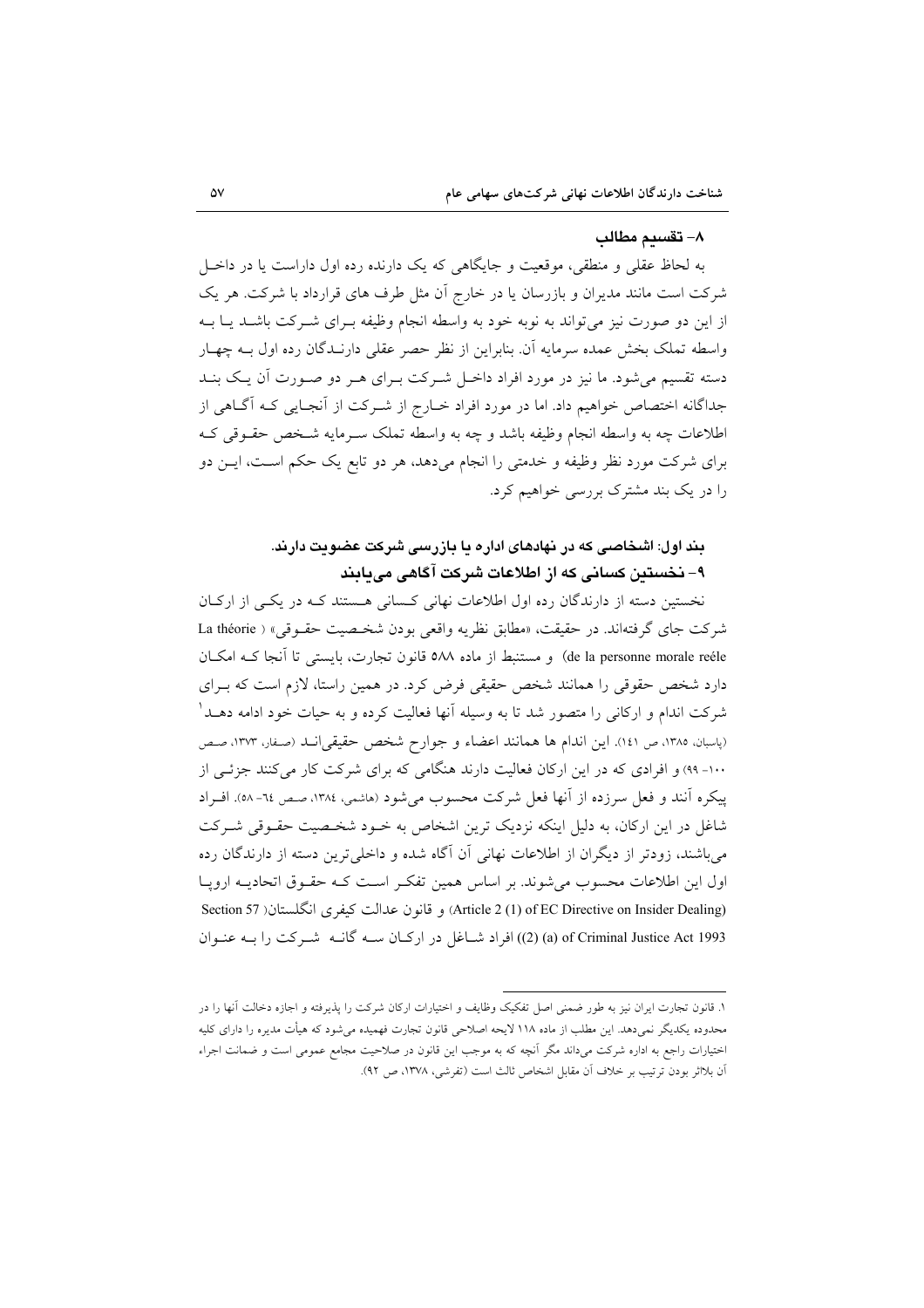نخستین دسته از دارندگان اطلاعات نهانی آن شناختهاند. در حقوق ایران نیز، به پیروی از ایــن نظر، در سه بند نخست تبصره ۱ ماده۶۸ قانون بازار اوراق بهادار، افراد حاضـر در اركـان سـه گانه شرکت به عنوان اولین گروه از دارندگان اطلاعات نهانی معرفی شدهاند.

### ۱۰- نحوه در رسی افراد داخل شرکت

شرکت سهامی عام دارای سه رکن تـصمیمگیـری (مجـامع عمـومی)، اجرایـی (مـدیران و کارمندان) و نظارتی (بازرسان) است. قدرت این سه رکن یکسان نبوده بلکـه در ایـن میـان مجامع عمومی صاحبان سهام رکن برتر بوده و ارکـان دیگـر در خـدمت ایـن رکـن و مجـری تصمیمات آن میباشند (پاسبان، ۱۳۸۵، ص ۱٤۱). به همین دلیل هم دستور العمل اتحادیه اروپا (First (1) part of Article 2) و هم قانون بازار اوراق بهادار ایران، ٰ مجامع عمومی – کــه قــدرت آن در اختیار سهامداران عمده است – را به عنوان دستهای مستقل و نـه بـه عنـوان رکنـی از ارکـان شركت – جزو دارندگان رده اول اطلاعات نهاني مي دانند (Vanessa, 1999, p 318). در اين مقاله از اّنجایی که پیروی از این شیوه باعث دقت بیشتر در مطالعـه اسـت، بحـث در مـورد مجـامع عمومی و سهامداران عمده را به بند دوم سپرده و در این قـسمت فقـط علـت دسترسـی رکـن اجرایی و نظارتی شرکت به اطلاعات نهانی را بررسی میکنیم.

#### ١١- مدير ان

مدیران به مفهوم اعم عموم اداره کنندگان شرکت هستند یعنی تمام کـسانی کـه در آن کـار اجرايي انجام مي دهند. پس اين عنوان هم شامل مـديران عـالي رتبـه(Senior executive) و هـم كارمندان دون پايه(Junior employee) مي شـود (1990, p 399) (pennington, 1990, p.). البتــه در عمــل ايــن کارکنان کلیدی و اصلی(Key employees) هستند که به واسطه قدرت و موقیعت خود می توانند از اطلاعات مربوط به آینده شرکت آگاهی یافته و از آن به نفع خود استفاده کنند ( .Hu and Noe .(1997, p 35 and 37

اما مدیران به مفهوم اخص افراد با صلاحیتی هستند که به وسیله صاحبان سـهام بـه مـدت معين براي اداره شركت انتخاب شدهاند (صفى نيـا، ١٣٧٦، ص ٢٩). در مقابل اشخاص ثالث آنها فقط رکنی از ارکان شرکت بوده و بین اراده آنها و اراده شخص حقوقی وحدت وجـود دارد (تفرشـی، ۱۳۷۸، ص ۹۱) و فقط این مدیر عامل است که نماینده شرکت محسوب می شود<sup>۲</sup> (اسکینی، ۱۳۸۰، ص ١٥٣). اما در روابط داخلي، ارتباط آنها با شركت تـابع رابطـه حقـوقي نماينـدگي اسـت و ايـن

١. بند ج تبصره ١ ماده ٤٦

۲. اگر غیر از این بود ممکن بود یک معامله را هیأت مدیره با شخصی و مدیر عامل با شخص دیگر انجام دهد.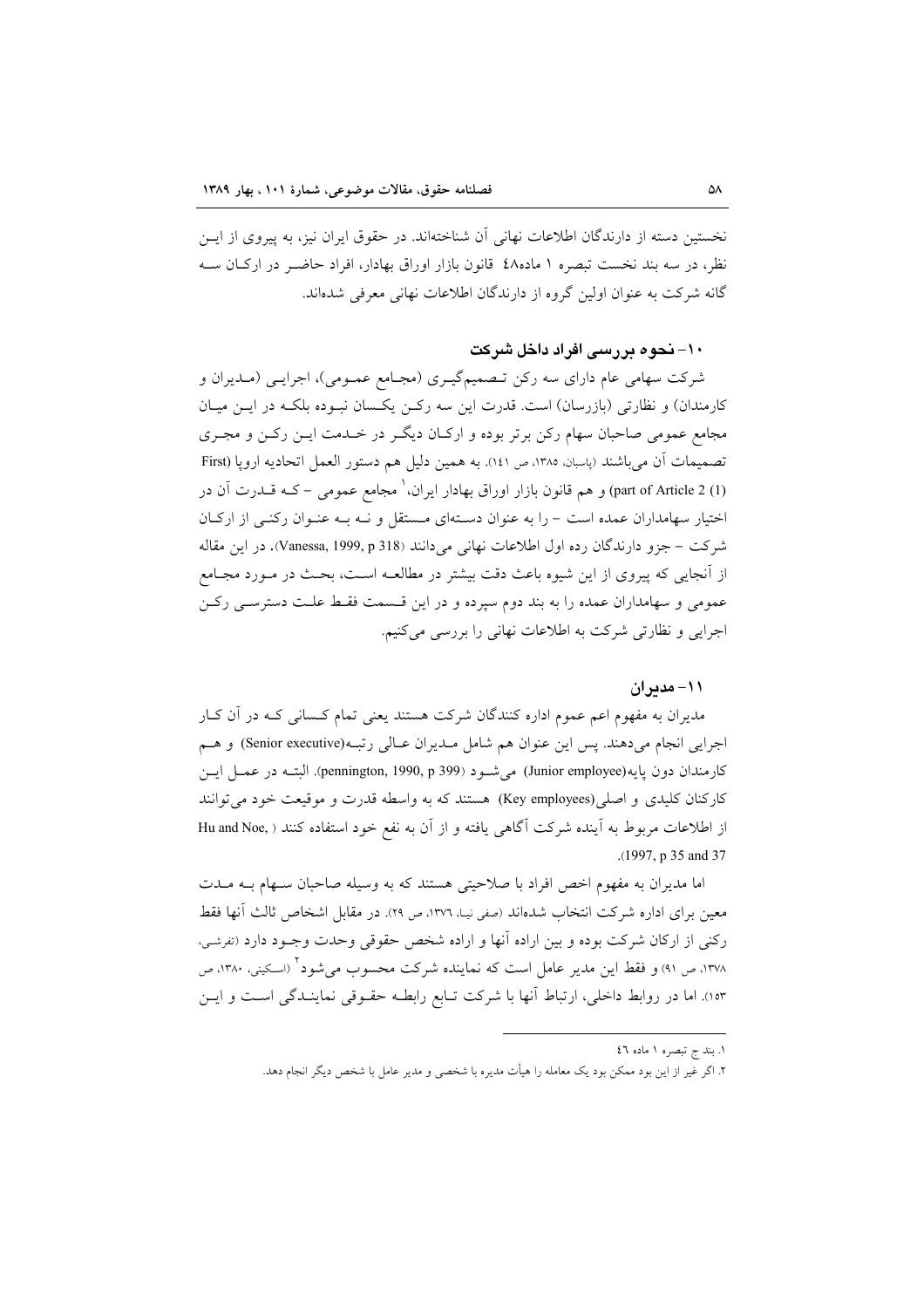نمایندگی را مجامع عمومی که نمایندگان قانونی شرکتند به آنها اعطا مـیکننـد (باقری، ۱۳۷۰، ص ٧٧). این نمایندگی و اختیارات عام ، که مدیران به موجب مواد ١٠٧ و ١١٨ لایحه اصلاح قانون تجارت برای اداره شرکت دارند، آنها را امین شرکت قرار داده و این امانت به نوبه خود باعث دسترسی آنها به اطلاعات نهانی شرکت می شود.

#### ۱۲– مدیران و تعهدات ناشی از امانت

گفته شد آنچه به مدیران توانایی دسترسی به اطلاعات نهانی را میدهد رابطه امانی آنهـا بــا شركت است. تعهدات ناشي از اين رابطه اماني (Fiduciary Duties) چنان است كه ايـن افـراد را متعهد می کند که در امور شـرکت همـواره منـافع سـهامداران را بـر منـافع خـود مقـدم دارنـد (http://enwikipedia.org.). این تعهد به نوبه خود، دو وظیفه دیگر را به عهده آنان قرار می دهـد: ١- رعايت نهايت صداقت نسبت به شركت؛ ٢- نهايت تلاش براي رعايت مصلحت شـركت (Black, 2004, p 545). در حقیقت، این رابطه، رابطهای مبتنی بر اعتمـاد و اطمینـان(Confidence) است که در آن کسی که از جانب دیگری عمل میکند موظف به رعایت صـداقت نـسبت بـه منوب عنه خود بوده و نبايد عليه منافع او عمل كنـد ( mayson, french and Ryan, 2007-2008, p  $(447)$ 

قانون شيركت هياي انگلستان(Section 171 - 179 of Companies Act 2000) از ايــن رابطـه، وظایف فرعی دیگری را نیز برای مدیران استنتاج میکند. از جمله: ١- تـلاش بـرای پیـشرفت شرکت ۲- عمل در چهارچوب اختیارات و عدم فضولی ۳- بـه کـارگیری مهـارت، احتیـاط و تلاش معقول؛ ٤- اجتناب از تعارض منافع، اعلام ذي نفع بودن به مديران ديگر در معاملات و طرح های در دست بررسی (480 - 442 Mayson, french and Ryan, 2007-2008, pp.

#### ۱۳– بازرسان

ركن نظارت(Supervisory body) شـركت شـامل بازرسـان(Auditors) آن مـى شـود. علـت دسترسی آنها به اطلاعات نهانی این است که به عنوان چشم و گوش مجامع عمومی بـر نحــوه عملکرد مدیران نظارت میکنند (پاسبان، ۱۳۸۵، ص ۲۱۹). همین حق نظارت و کنترل صـحت رفتـار مديران است كه باعث جلب اعتماد سهامداران و اشخاص ثالث به شركت مي شود (عرفاني، ١٣٧٧، ص ۱۹۰). به طور خلاصه می توان گفت بازرسان حق دارند هر آنچه که مدیران می دانند و حتــی بیشتر از آن را بدانند. پس اگر مدیران را بتوان جزو دارندگان رده اول اطلاعات نهانی محسوب کرد، به طریق اولی بازرسان را هم باید داخل در این گروه دانست. بـدین ترتیـب، بازرسـان از نظر جایگاه امانی در مرتبهٔ حساس تر نسبت به مدیران قرار دارند چرا که باید امانتداری آنهـا را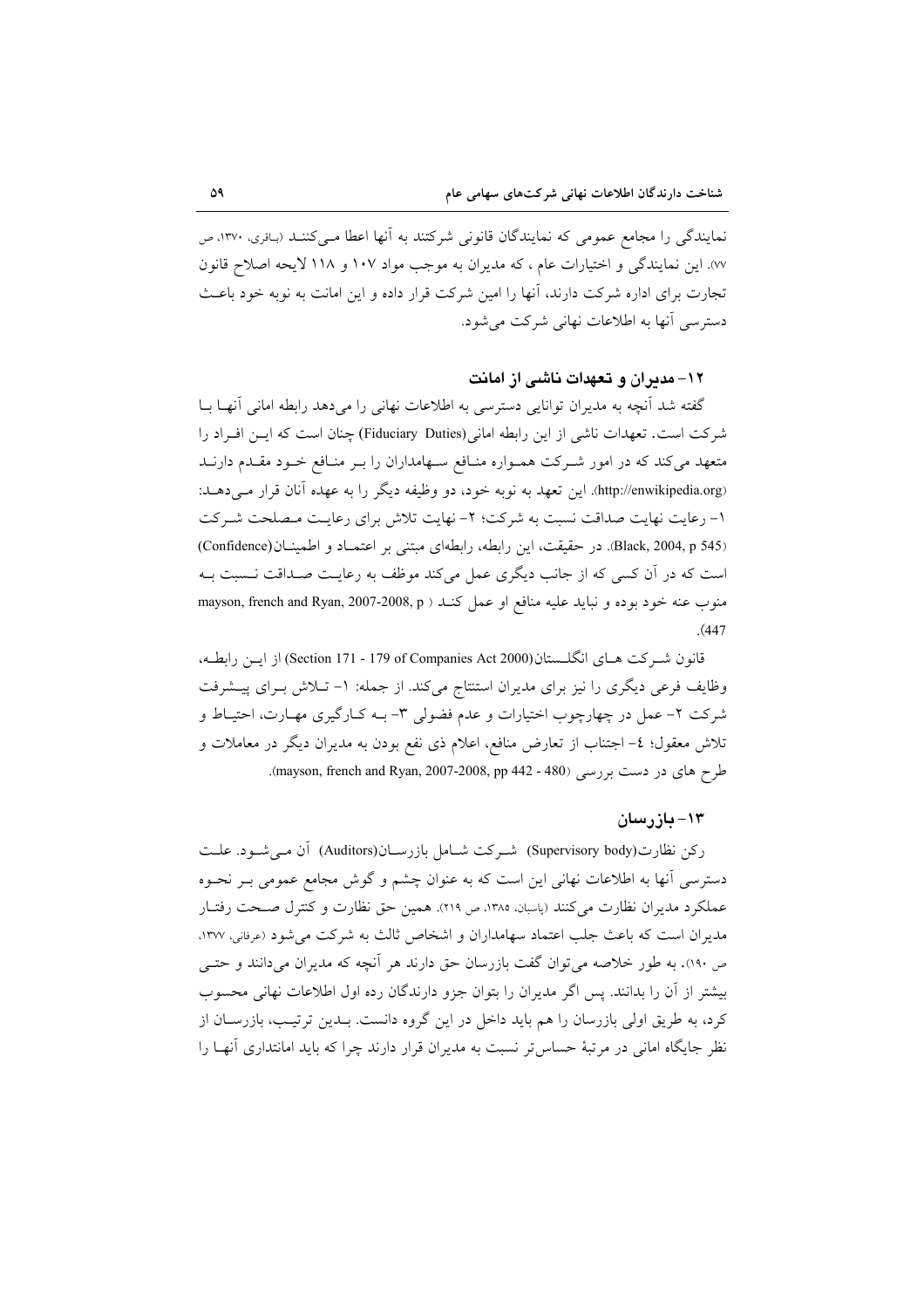نیز تحت نظارت قرار دهند (پاسبان، ۱۳۸۵، ص ۲۲۲). اما در عین حال بازرسان وکیل مجامع عمومی محسوب نمی شوند زیرا در این صورت آنها فقط موظف به تأمین منافع مـوکلین خــود– یعنــی مجامع عمومی- می بودند. در حالی که آنها مکلف به رعایت حقوق تمام افـراد ذی نفـع حتـی کارمندان و اشخاص ثالثی چون مشتریان و تمام کسانی که بـا شـرکت در ارتباطنـد مـ ٍ باشـند (اسكيني، ١٣٨٥، ص ١٨١).

از میان وظایف متعدد که قانون برای بازرسان معین کرده، به ویژه، چهار مورد زیر است که آنها را در موقعیتی قرار می دهد که خـود بـه خـود از اطلاعـات نهـانی شـرکت بـاخبر شـوند: ۱- اظهار نظر درباره صحت صورت های مالی و صحت اطلاعاتی که مدیران در اختیار مجامع عمومی می گذارند<sup>\</sup> ۲– کسب اطمینــان دربــاره رعایــت تــساوی حقــوق ســهامدارن؛<sup>۲ ۳</sup>– حــق بازرسی درباره امور شرکت و مطالبـه اسـناد و مــدارک آن ٌ'؛ ٤– در جریــان گذاشــتن نخــستین مجمع عمومی از هر گونه تخلف و تقبصر مبدیر عامبل و دیگیر مبدیران در امبور شیرکت<sup>؛</sup> (کدخدایی، ۱۳۷۸، ص ۷۰).

# بند دوم: سهامداران ۱۴- طرح بحث

دومین دسته از دارندگان رده اول اطلاعات نهانی شرکت کسانی هستند کـه بـه واسـطه در اختيار داشتن سرمايه آن (By virtue of his holding in the capital of the issuer ) از اين اطلاعات آگاهی می یابند (Vanessa, 1999, p 318). هر کس که سهامدار شرکت باشد عضو رکن برتر آن – يعني مجامع عمومي – شده و از تصميمات اين مجامع كه قبل از انتشار جزء اطلاعـات مهــم و نهانی شرکت است<sup>ه</sup> مطلع میشود. مجموع اراده چنین افرادی است که به عنوان اراده شـخص حقوقي محسوب مي شود (پاسيان، ١٣٨٥، ص ١٤٢). بــه هــر حــال، دربــاره اينكــه در چــه صــورتي سهامداران را می توان دارنده رده اول اطلاعات نهانی شرکت محسوب کرد، دو دیدگاه متفاوت و جو د دار د:

٤. ماده ١٥١ ل. ا. ق. ت.

١. ماده ١٤٨ لايحه اصلاح قانوني تجارت كه از اين به بعد به اختصار از آن به (ل. ا. ق. ت) ياد مي كنيم.

٢. ماده ١٤٨ ل. ا. ق. ت.

٣. ماده ١٤٩ ل. ا. ق. ت.

٥. بند الف ماده ١٣ دستور العمل اجراى فشائ اطلاعات شركت هاى ثبت شده نزد سازمان بورس (مصوب١٣٨٣/٥/٣).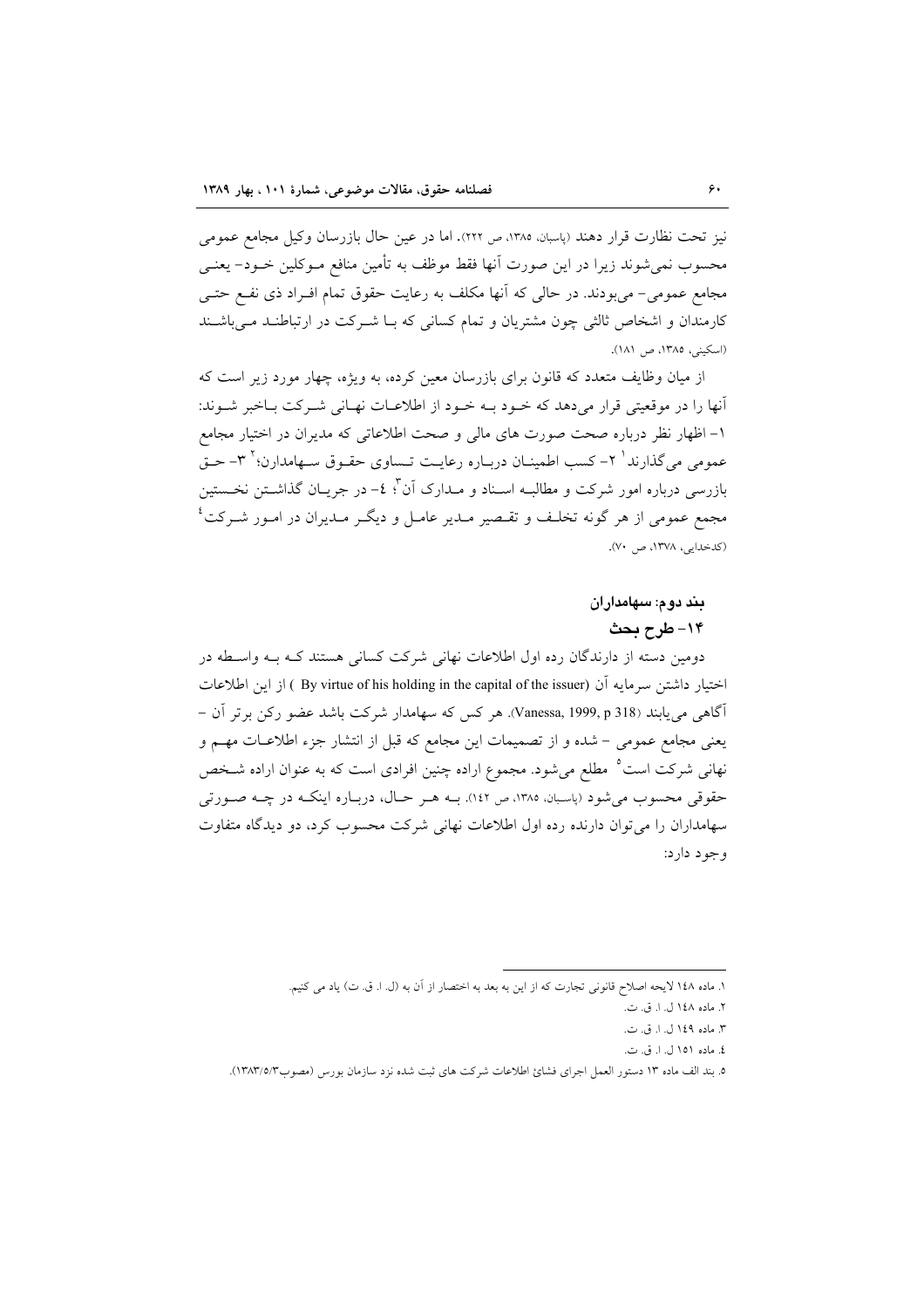#### ۱۵– دیدگاه مطلق: هر سهامداری دارنده رده اول اطلاعات نهانی است

عدهای به دلیل قاعده پیروی شـرکت سـهامی از سـرمایه (حاکمـت سـرمایه در شـرکتهای سهامی) معتقدند که هر کس به هر اندازه که در شـرکت دارای سـهام باشـد، بـه همـان انـدازه قدرت دستیابی به اطلاعات آن را خواهد داشت (stamp, 1998, p 296). این دسته از نویسندگان صرف سهامدار بودن را برای اینکه فردی دارنده رده اول اطلاعات نهانی محسوب شـود کـافی می دانند. دیگر فرقی نمی کند که آن سهامداران چقدر سهام در اختیار داشته باشـد (Irrespective of the size of their shareholding). مهم این است که فـرد بـه علـت سـهامدار بـودن بتوانــد بـه اطلاعات نهانی دسترسی پیدا کند. به عبارت بهتر، حتی در مقادیر کم سهام هـم ممکـن اسـت چنين رابطه عليتي بين سهامدار بودن و دسترسي به اطلاعات به وجود آيد (Grier, 1998, p240). برای تقویت این نظر می توان به اطلاق واژه shareholder در قسمت اول بنـد ١ مـاده ٥٧ قـانون عدالت کیفری و قسمت دوم بند ب ماده ۱۱۸ قانون بازار و خدمات مالی سال ۲۰۰۰ انگلستان و نيز اطلاق عبارت holding Capital of the issuer در بنـد اول مـاده ٢ دسـتور العمـل اتحاديـه ارویا در مورد معاملات با استفاده از اطلاعات نهانی استناد جست.

# ۱۶– دیدگاه نــسبی: فقــط ســهامداران عمــده دارنــده رده اول اطلاعــات نهــانی محسوب مىشوند

نظر اکثریت بر این است که برخورداری از یک جایگـاه ویــژه نــزد شــرکت – کــه ویژگــی اصلی دارندگان رده اول اطلاعات نهانی است – فقط و فقط در مـورد کـسانی امکـان دارد کـه بخش قابل توجهی از سهام شرکت را در اختیار دارند. به دیگـر سـخن، اگـر فـردی سـهامدار عمده (Institutional shareholder) نباشد، دیگر نمی توان گفت که قدرت مالی او در شــرکت وی را در موقعیتی قرار میدهد که بتواند به اطلاعات آن دست یابد. پس لازم است فـرد سـهامدار حداقلي از سهام شركت را دارا باشد تا بتوان وي را جزو دارنـدگان اطلاعـات نهـاني آن محسوب كرد (Ashe, 1995, p 76).

#### ۱۷– داوری مدان دیدگاه ها

در مقام داوری باید نظر اخیر را گویای واقعیت دانــست. زیــرا، اگــر چــه صــرفاً بــه دلیــل سهامدار بودن می توان درمجامع عمومی صاحبان سهام شرکت کرد، از تـصميمات ايـن مجـامع قبل از انتشار آن مطلع شد و از این اطلاعات منتشر نشده در بازار سهام به نفـع خــود اســتفاده کرد، لیکن مزایای استفاده از این موقعیت برتر اطلاعاتی تنها در مورد سهامداران عمـده امکـان دار د: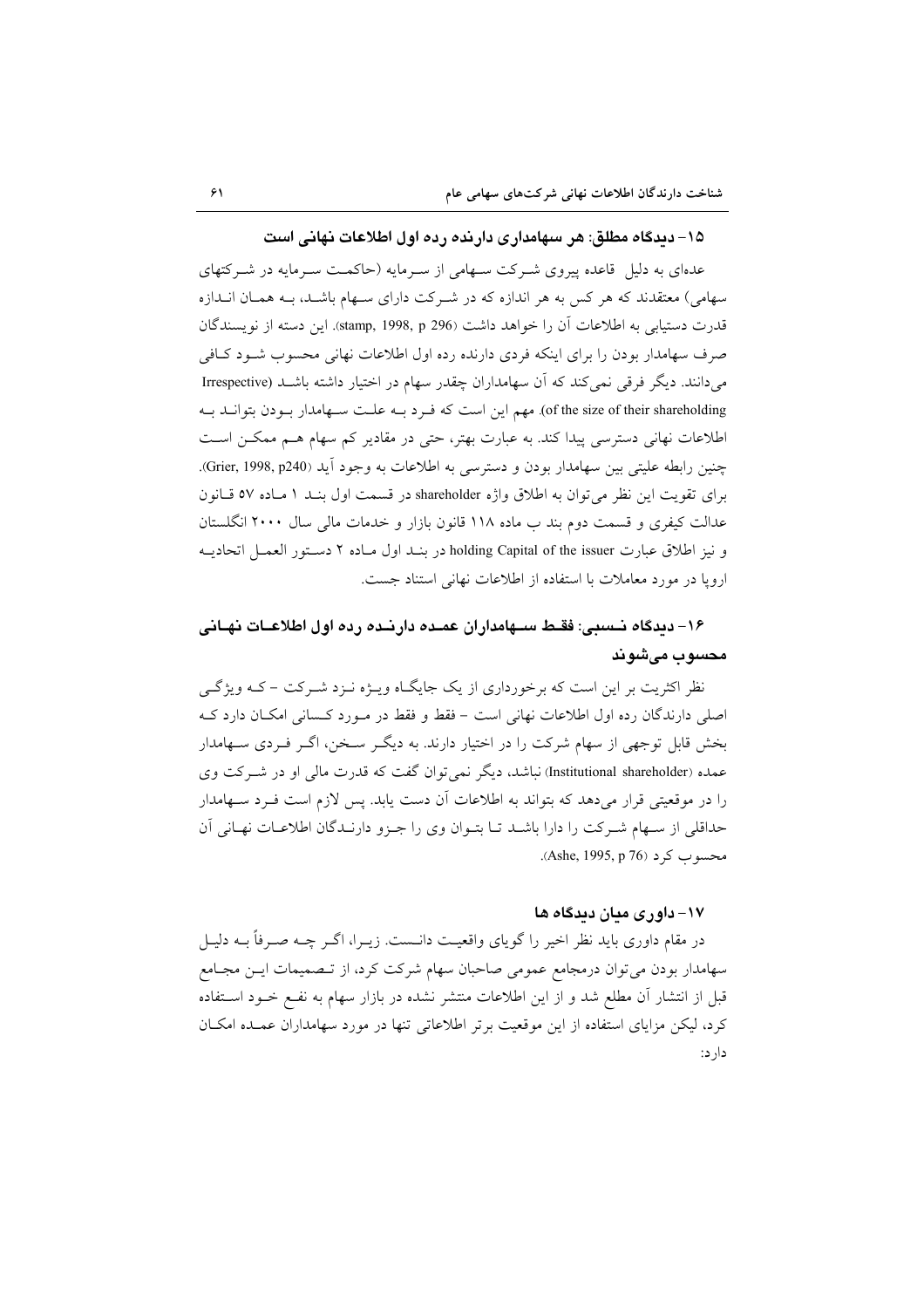عملاً فقط این سهامداران عمده هستند که به دلیل قدرت رأی زیادی که دارنـد مـی تواننـد هیأت مدیره را به عنوان دست نشانده خود در اداره شرکت انتخاب کنند، به آنها دستور دهنــد که در جلسات هیأت مدیره چه تصمیماتی بگیرند و بدین سان از قبل تعیین میکنند که اخبـار اَیندہ شرکت چه باشد ٰ (Hanningan, 1994, p, 63). اگر مجامع عمومی قدرت برتر شرکت ہـای سهامیاند در خود این مجامع نیز، به نوبه خود، این سهامداران عمدهاند کـه اختیـار امـور را در دست دارند (Hopt, 1996, p 6). اراده این عده از سهامداران است که بر شخص حقوقی تحمیـل می شود و تصمیمات این افراد است که برای دیگر سهامداران ایجاد التزام مـیکنـد و ایـن امـر بارزترین ویژگی عقـود جمعـی ٔ اسـت (کاتوزیـان، ۱۳۸۳ (الـف)، صـص ۱۰۷- ۱۰۳). بنــابراین، از میــان سهامداران فقط آنهایی را باید جزو دارندگان اصلی و رده اول اطلاعات نهانی محسوب کرد که بواسطه قدرت مالي خود در شركت مي توانند به راحتي به اطلاعات نهـاني دسـت يابنـد. پـس سئوال بعدي كه به ذهن مي رسد اين است كه سهامدار عمده به چه كسى اطلاق مى شود.

#### ۱۸– نیازی نیست که سهامدار عمده صاحب سهام نیز باشد.

سهامدار عمده کسی است کـه آنقـدر سـهام در اختیـار داشـته باشـد کـه هـم آراء او در تصميمات مجامع عمومي تأثير قابل توجهي داشته باشد و هـم «موقعيـت مـالي» ( Financial standing) او باعث ايجاد رابطه اطلاعاتي بين او و شركت شود (Davise, 1997, p 465).

اّنچه که اهمیت دارد این است که فرد سهام را در اختیار داشته باشد و لازم نیست که حتماً مالک آن باشد. به عبارت بهتر، ملاک این است که فرد مورد نظر حق اعمـال حقــوق ناشــی از سهم را دارا باشد، اعم از اینکه صاحب آن سهم نیز باشد، یا اینکه فقط برای اداره آن نمایندگی قانونی یا قراردادی داشته باشد. در همین راستا، از نظر بنـد ج تبـصره١ مـاده ٤٦ قـانون بـازار اوراق بهادار، سهامدار عمده یعنی «**سهامدارانی که به تنهایی یا به همراه افراد تحت تکفل** خود، بیش از ده درصد سهام را در اختیار دارند یـا نماینــدگان آنــان» بـه عبـارت دیگـر، استفاده از عباراتی چون «در اختیار دارند» یا «نمایندگان آنان» بـه جـای واژه «مالکنـد» مویـد همان نظریه عملگرایانه ای است که مولفین این مقاله نیز بدان اعتقاد دارد.

۱. باید هیأت مدیره را از جمیع جهات تحت چنبره سهامداران عمده شرکت دانست. چرا که نه تنها اعضاء هیأت مدیره بلکـه بازرسینی که بر کار آنها نظارت میکنند را این افراد تعیین میکنند (م ١٤٤ ل.ا.ق.ت).

۲. آنچه در عقود جمعی اهمیت دارد این است که اراده اکثریت بر اراده اقلیت تحمیل شود. فرقی نمیکند که این اکثریت، اکثریت عددی در قراردادهای عادی باشد یا اکثریت ناشی از تعداد سهام و حق رأی بیشتر که در اختیار چند سامدار عمده شرکت در تصمیمات مجامع عمومی است.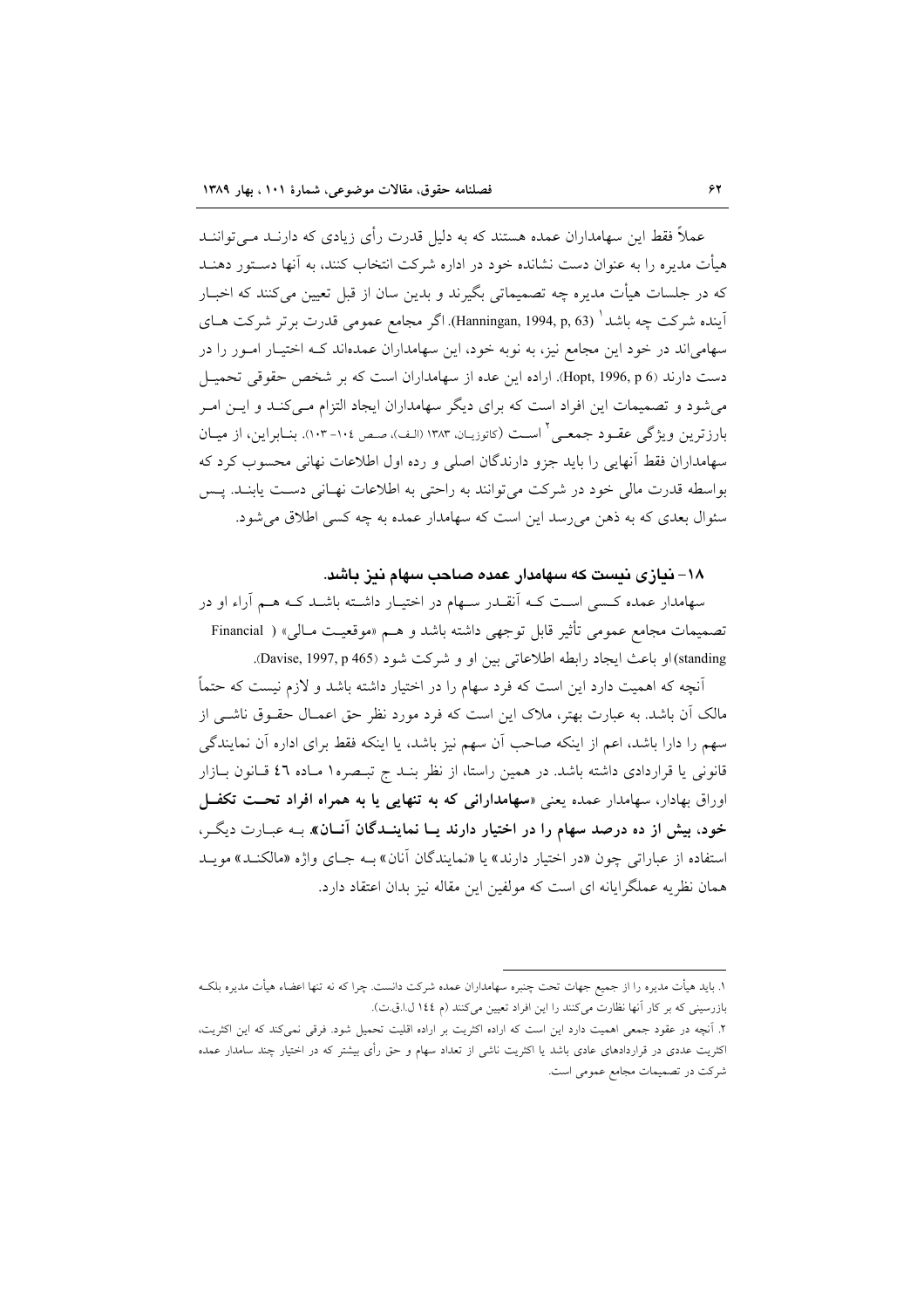# بند سوم: اشخاص خارج از شرکت که برای آن خدمتی انجام میدهند. ۱۹- معرفی

گروه سوم از دارندگان رده اول اطلاعات نهانی شرکت کسانی هستند که اگر چه در ارکیان سه گانه آن نبوده و با آن رابطه ارگانیک ندارند، لیکن به واسطه اینکه به موجب یک قرارداد به طور مستقیم یا غیر مستقیم خدمتی را به شرکت ارائه میدهند، از اطلاعات نهانی آن مطلع می-شوند ٰ (Davies, 1997, p466). به بیان دیگر، کسی که خود یا کارفرمـایش او بــا شــرکت رابطــه تجاری دارد، در حکم کارمند آن و در حکـم افـراد داخـل شـرکت اسـت ( Pennington, 1990, p399). در حقوق ایران افرادی چون «... مشاوران، حسابداران، حسابرسان و وکلای شرکت» که در بند ب تبصره ۱ ماده ٤٦ ذکر شدهاند، مثال هایی از این گروهند. البته همان طور که قبلاً نیــز اشاره شد این رابطه تجاری باید به گونهای باشد که شرکت بتواند بـه نحـو متعـارفی از طـرف قابل خود انتظار حفظ اسرار خويش را داشته باشد (Boyle and Birds, 1994, p 234). اين افراد را از آنجابی که دسترسی آنها به اطلاعات نهانی شرکت موقتی و محـدود بـه دوره زمـانی انجـام قرار داد است «دارنده موقتی اطلاعات نهانی»(Temporary insider)نینز مے نامنید ( Black, 2004,  $. (810)$ 

#### ٢٠- انواع رابطه

رابطه قراردادی افرادی که در گروه سوم قرار می گیرند با شرکت می تواند مستقیم پــا غیــر مستقيم باشد.

#### ١-٢٠- رابطه مستقىم

هنگامی است که این افراد به عنوان طرف مستقیم قرارداد با شرکت هستند. بـرای نمونـه، اگر مدیر عامل وکیلی را از خارج از شرکت برای وکالت در چند دعوای خاص استخدام کنــد و یا اینکه برای انجام امور مالی شرکت، در دوره مالی معین، از حسابرسان و مـشاورین امـور مالی دعوت به همکاری نماید، این افراد بیرونی به دلیـل رابطـه مـستقیم خــود بــا شــرکت، در

اطلاعات نهاني شركت مطلعند (Farrar, Furrey and Hannigan, 1991, p 433).

<sup>1 -</sup> Article 2 (1) of EC Insider Dealing Directive: "Persons who possess inside information by virtue of the exercise of his employment, profession of duties".<br>Section 57 (2) (a) of England Criminal Justice Act: ... by virtue of his employment,

profession or office...

Ord 67- 833, Art 10.1, para 1 de la législation française: " [les] personnes disposantes, à l'occasion de L'exercice de Leur profession ou de leurs fonctions, d'informations privilégiées' باید توجه نمود که این خدمت ممکن است برای شرکت نباشد. به عنوان مثال مقامات دولتی و مأمورین خدمات عمومی که به موجب قانون اختیار تفتیش در امور شرکت را دارند، از جمله کسانی هستند که به خاطر انجام وظیفه و شغل خویش از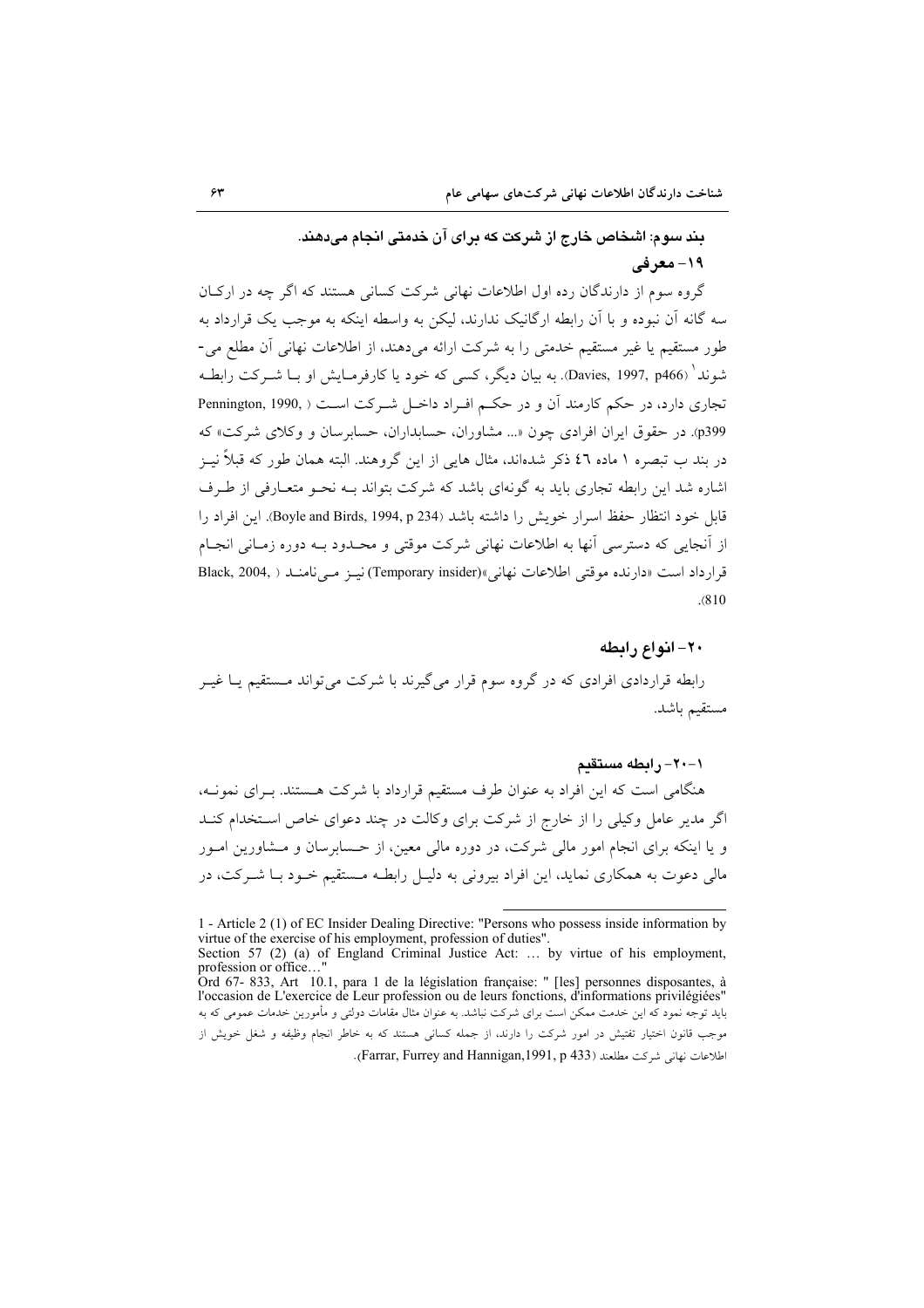محدوده امری که به مناسبت آن با شرکت رابطه دارند (آن پرونده خاص در مثـال وکیـل و پـا وضعیت مالی شرکت در آن دوره زمانی در مثال حسابرس) دارنده اطلاعات نهانی آن محسوب مر شوند (Gaillard and Pingel, 1990, p 322).

٢- ٢٠- رابطه غير مستقيم

رابطه غیر مستقیم زمانی است که قرارداد اصلی با کارفرمای فرد بسته مـیشـود و شـخص اخير از طرف كارفرماي خود در اجراء اين قرارداد نقش دارد. اين رابطه را غير مستقيم مي ناميم زیرا در این میان دو قرارداد وجود دارد: ١- قرارداد اصلی کـه بـین شـرکت و کارفرماسـت و موضوع أن مي تواند ارائه خدمت، فروش كالا يا ساخت نيروگاه....... باشد. ٢- قـرارداد فرعـي که قبل از قرارداد اصلی وجود دارد و به موجب آن شخصی کـه بـه واسـطه انجـام وظیفـه از اطلاعات نهانی شرکت مطلع می شود به استخدام کارفرمای خویش در می آید.

به بیان دیگر، مطابق نظریه «misappropration» دیگر نیازی نیست که شخصبی که به واسـطه انجام وظيفه از اطلاعات نهاني مطلع مي شود مستقيماً با شركت رابطه اماني داشته باشـد. بلكـه کافی است که این رابطه را با شخصی داشته باشد که او نیـز بـه نوبـه خـود در مقابـل شـرکت متعهد به رعایـت امانــت و رازداری باشــد (Su and Berkahn, 2003, p318). بــرای نمونــه، اگــر شرکت برای انجام پروژهای از بانک خود وام بگیرد و برای ایجـاد اطمینـان از ســودآور بــودن طرح و کسب موافقت بانک مجبور شود جزئیات پروژه را برای بانک نیز افـشاء کنـد، در ایــن صورت علاوه بر خود بانک به عنوان شخصی که رابطه مستقیم بـا شـرکت دارد، آن دسـته از پرسنل بانک که در امر اعطاء این تسهیلات دخیل هستند نیز به واسطه رابطـه غیـر مـستقیم بـا شرکت و به تبع کارفرما خویش جزوگروه سوم از دارندگان رده اول اطلاعـات نهـانی شـرکت محسوب مي شوند (vannesa, 1999, p 318).

# گفتار سوم: دارندگان رده دوم ٢١- لزوم انتقال اطلاعات از دارندگان رده اول

دارندگان رده دوم یا به تعبیر برخی دارندگان ثانوی اطلاعات نهـانی (شـریفی، ۱۳۸۳، ص ۱۹۰) کــه در حقوق آمريكا از آنها تحت عنوان «Tipee»' ياد مي شود كساني هستند كه ايــن اطلاعــات را بــه

۱. Tip در لغت به معنی اطلاعات نهانی و Tipee یعنی کسی که این اطلاعات را از دیگری دریافت میکند ( ,Longman 2005, p456). برای اولین بار این اصطلاح را پروفسور لویزلاس (louis loss)استاد دانشگاه هاروارد با تکیه بر معنی لغوی آن مورد استفاده قرار داد. لكن نمايندگان پارلمان انگلستان از اين واژه در قانون عدالت كيفرى سال ۱۹۹۳ استفاده نكردنــد بــه این استدلال که این واژه مبهم بوده و دارای معانی دیگری چون انعام، نوک اشیاء،... هم میباشد.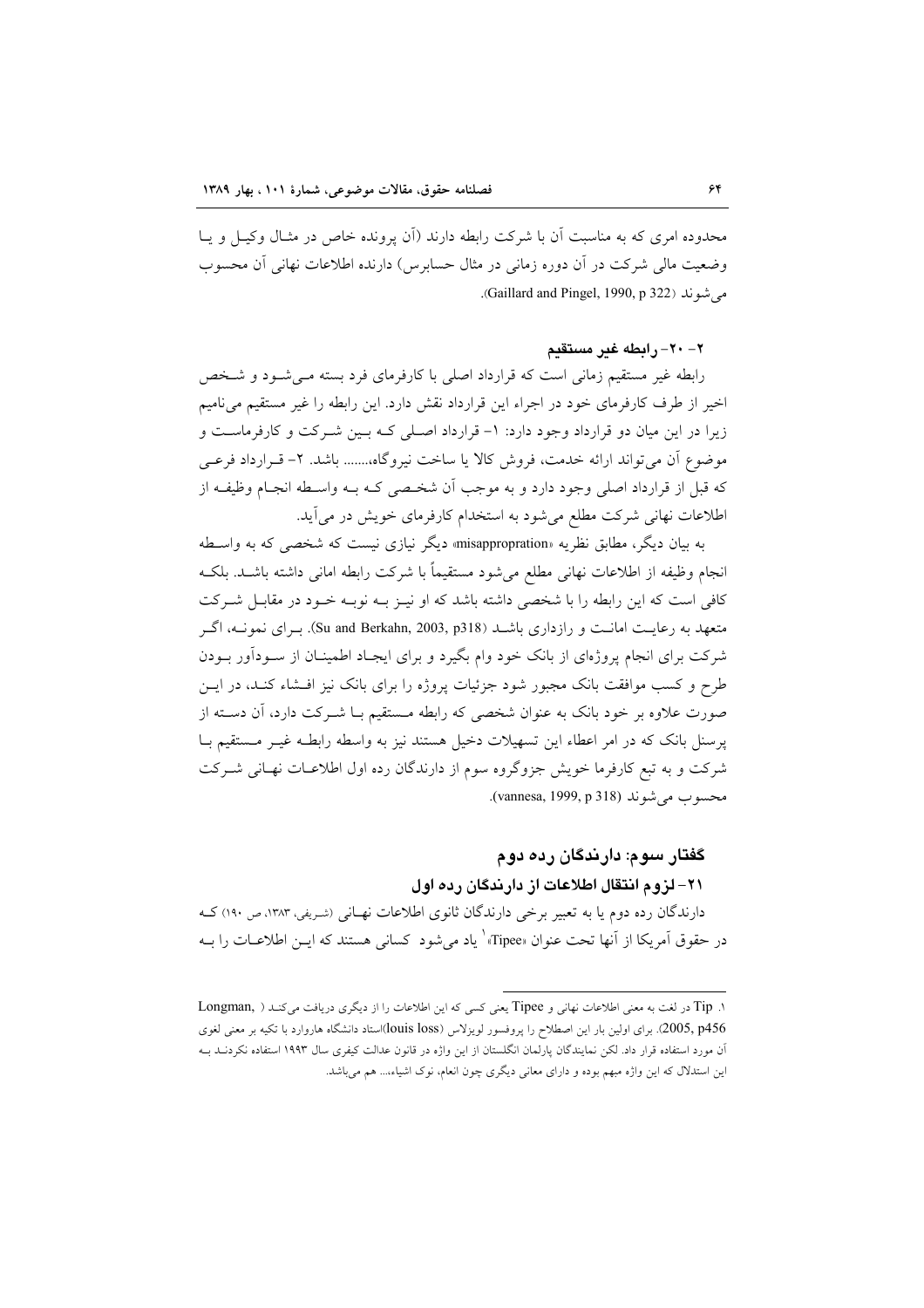طور مستقيم يا غيـر مـستقيم از دارنـدگان رده اول دريافـت مـي كننـد (Hu and Noe,1997, p 38). تفاوتی ندارد که دارندگان رده دوم خود به دنبال کشف اطلاعات نهانی رفته باشند یا اینکه کـاملاً به طور تصادفي به اين اطلاعــات دســت يافتــه باشــند (Vanessa, 1999, p 322). همچنــين اينكــه دسترسی آنها به اطلاعات با فعل مثبت بوده یا فعل منفے، تـأثیری در صـدق عنـوان «دارنــده رده دوم» بر آنها ندارد (Dine, 2000, p 253). آنچه اهمیت دارد این اســت کــه فــرد مــورد نظـر از ایــن اطلاعات آگاه باشد و نحوه این آگاهی مورد بررسی قرار نمی گیرد (stamp, 1998, p296). به عنـوان مثال، اگر یک خدمتکار که سر میز نهار مشغول پذیرایی از مدیران شـرکت اسـت پــا یــک راننــده تاکسی که در حال جابهجایی مدیران ارشد شرکت است در حین انجام کـار از لابـهلای صـحبت این مدیران به اطلاعات نهانی شرکت پی ببرند، به این دلیل که این اطلاعـات را از دارنــدگان رده اول آن دریافت کردهاند، دارنده رده دوم اطلاعات نهانی محسوب مے شـوند ( , Vanessa, 1999  $(322)$ 

#### ۲۲– هدف حقوق اوراق بهادار از توجه به دارندگان رده دوم

هدف حقـوق از توجـه بـه دارنـدگان رده دوم اطلاعـات نهـائي پيــشگيري از سـوء اسـتفاده اطلاعاتی افرادی است که هیچ گونه رابطهای بـا شـرکت ندارنـد، لـیکن بـه اطلاعـات آن دسـت می یابند و با وقوف کامل به اهمیـت ایــن اطلاعــات از آن بــه نفــع خــود و بــه ضــر ر دیگــران در معاملات سهام استفاده می کنند (Pennington, 1990, p 401). اگر حقوق اوراق بهـادار ایــن افـراد را جزو دارندگان اطلاعات نهایی محسوب نکند، آنها میتوانند تنها به این بهانه که چنین عنـوانی بـر أنها صدق نمي كند خود را از تعهد بـه عـدم سـوء اسـتفاده از اطلاعـات نهـايي- كـه از الزامـات مخصوص دارندگان این اطلاعات است- بری بدانند (Goulding, 1996, p 199).

با این حال، توجه به این نکته ضروری است کـه اگـر دارنــدگان رده اول اطلاعــات نهــانی چنین افرادی را تنها به انجام معامله به روی اوراق بهادار شرکت تشویق کننـد، بـی آنکـه بـرای توجیه تشویق خود چیزی از اطلاعات نهانی شرکت را بـازگو نماینـد، در ایــن صــورت دیگــر نمي توان عنوان دارنده اطلاعات نهاني را بر اين افراد صادق دانست (Davise,1997, p 467). چـه اینکه، همان طور که در شماره قبلی نیز گقته شد، آنچه که در دارنده اطلاعات محسوب شــدن چنین افرادی مهم است، انتقال اطلاعات نهانی است و نه چیز دیگر.

۱. درباره تقسیم بندی ضمنی دارندگان اطلاعات نهانی به رده اول و رده دوم در قانون بازار اوراق بهادار رجوع کنید به شماره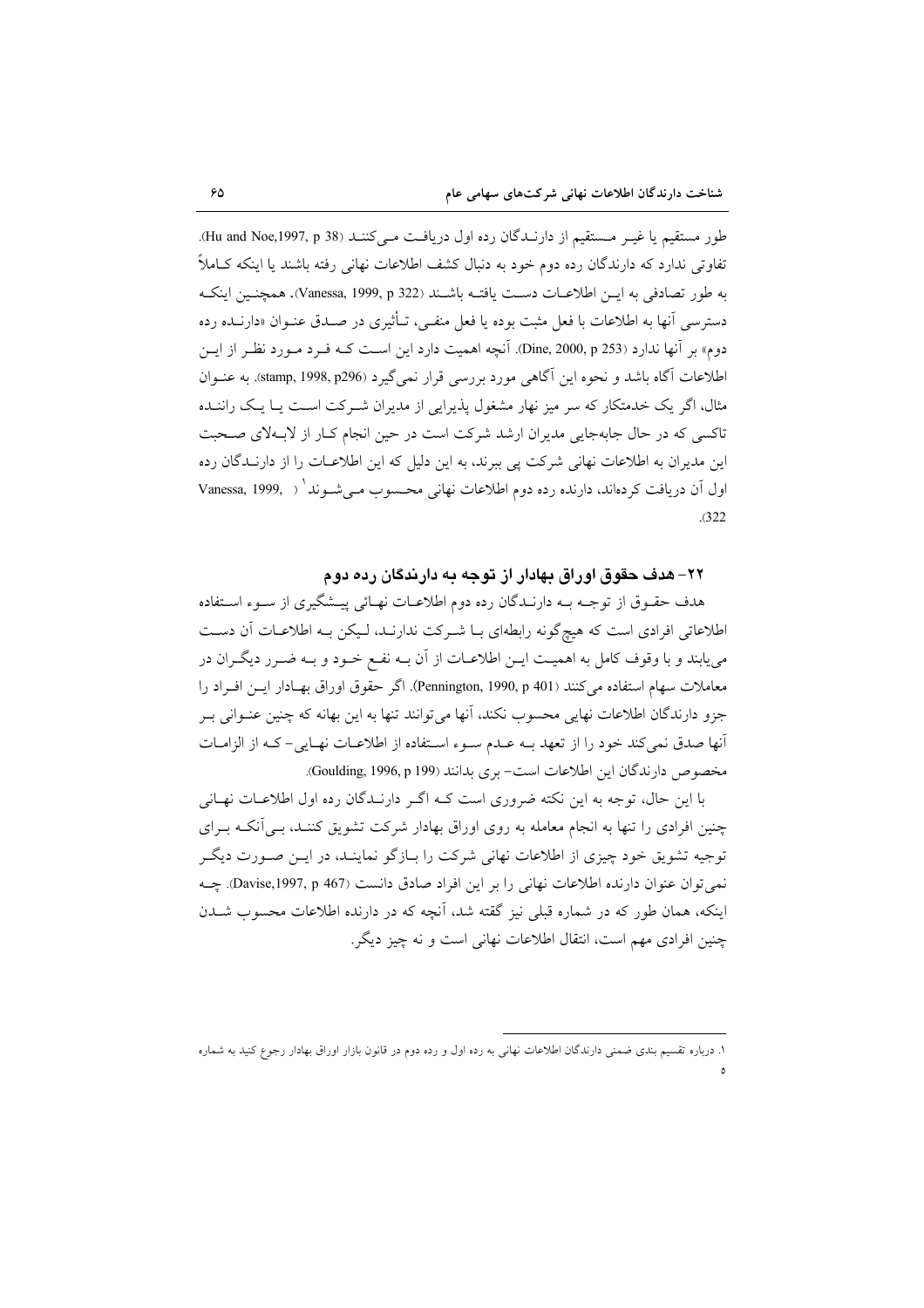#### ۲۳– اختلاف عقده در مورد رابطه شرکت با دارندگان رده دوم

در مورد اینکه آیا دستیابی به اطلاعات نهانی باعث خواهد شد که دارندگان رده دوم نسبت به این اطلاعات امین شرکت محسوب شوند یا خیر، عقیده یکسانی وجود ندارد:

برخی بر این باورند که از آنجایی که بین شرکت و دارندگان رده دوم هیچ رابطه قـراردادی که منجر به دسترسی به اطلاعات شود وجود ندارد، چنین افـرادی در مـوقعیتی نیـستند کـه در مورد أن اطلاعات رازدار شركت تلقى شوند. (www.sec.gov)

در مقابل، طرفداران نظـري قـرار دارنــد كــه بــه موجــب آن دارنــدگان رده دوم نــسبت بــه اطلاعاتی که از آن آگاهی می یابند در حکم امین شرکتند. بدین نحو که هنگامی کـه دارنــدگان رده اول اطلاعات را به آنها منتقل می کنند به طور همزمان تعهد به رعایت امانت نسبت به ایــز اطلاعــات را همـــراه بـــا خـــود اطلاعـــات بـــه دارنـــدگان رده دوم انتقـــال مـــى دهنـــد (www://enwikipedia.org). این نظریه در حقوق نوین آمریکا طرفداران زیادی یافت. چرا که در راستای همان نظریه misappropriation است که بــه موجـب آن اطلاعــات جــزو دارایــی۵حـای شرکت است و هر که آن را در اختیار داشته باشد نسبت به صاحب آن متعهد مـی گـردد کـه از آن استفاده شخصی نکند (Easterbrook and fischel. 1991, p 270).

### ٢۴- راه حل مسئله يا توجه به حقوق خصوصي ابران

در مقام بومی سازی و سازگار کردن نظریات مربوط با ویژگی های نظام حقوقی کشور بـه نظر می رسد که باید تکلیف قضیه را با توجـه بـه قواعـد امانـت در حقـوق خـصوصی ایـران مشخص کرد. درحقوق ما امانت بـه دو نـوع قـراردادي و قـانوني (مالکانـه و شـرعي) تقـسيم می شو د:

ا**مانت قراردادی** آن است که مال<sub>ی</sub> با رضای مالک آن در اختیار دیگـری قـرار گیـرد (اسامی، ۱۳۸۲، ص ۲٤۳). چنین امری در مورد دارندگان رده اول صدق میکند. زیـرا مـدیران، بازرسـان، سهامداران عمده وكلاء، حسابداران، همه و همه به دليل رابطه قراردادي خود با شركت به طور صریح یا ضمنی، متعهد به رازداری و رعایت امانت نسبت به اطلاعاتی می شوند که به مناسبت موقعیت و رابطه با شرکت از آن مطلع می شوند (www. investopedia. com).

**امانت قانونی** آن است که رضـای مالـک در بـه وجـود آمـدن آن تـأثیری نـدارد (کاتوزیـان. ١٣٨٥(ب)، ص ٨) بلكه، بنا به دستور قانون گذار، فردي موظف به رعايت امانت نـسبت بـه مـال دیگری می گردد. این همان حالتی است که در مورد دارندگان رده دوم صدق می کند. چـرا کـه معمولاً آنان به طور ناخواسته از اطلاعات نهانی شرکت مطلع می شوند و خود شرکت نیز هـیچ گاه قصد ندارد که اطلاعات مزبور به دست این افراد بیافتد. در این هنگام است که قانون گـذار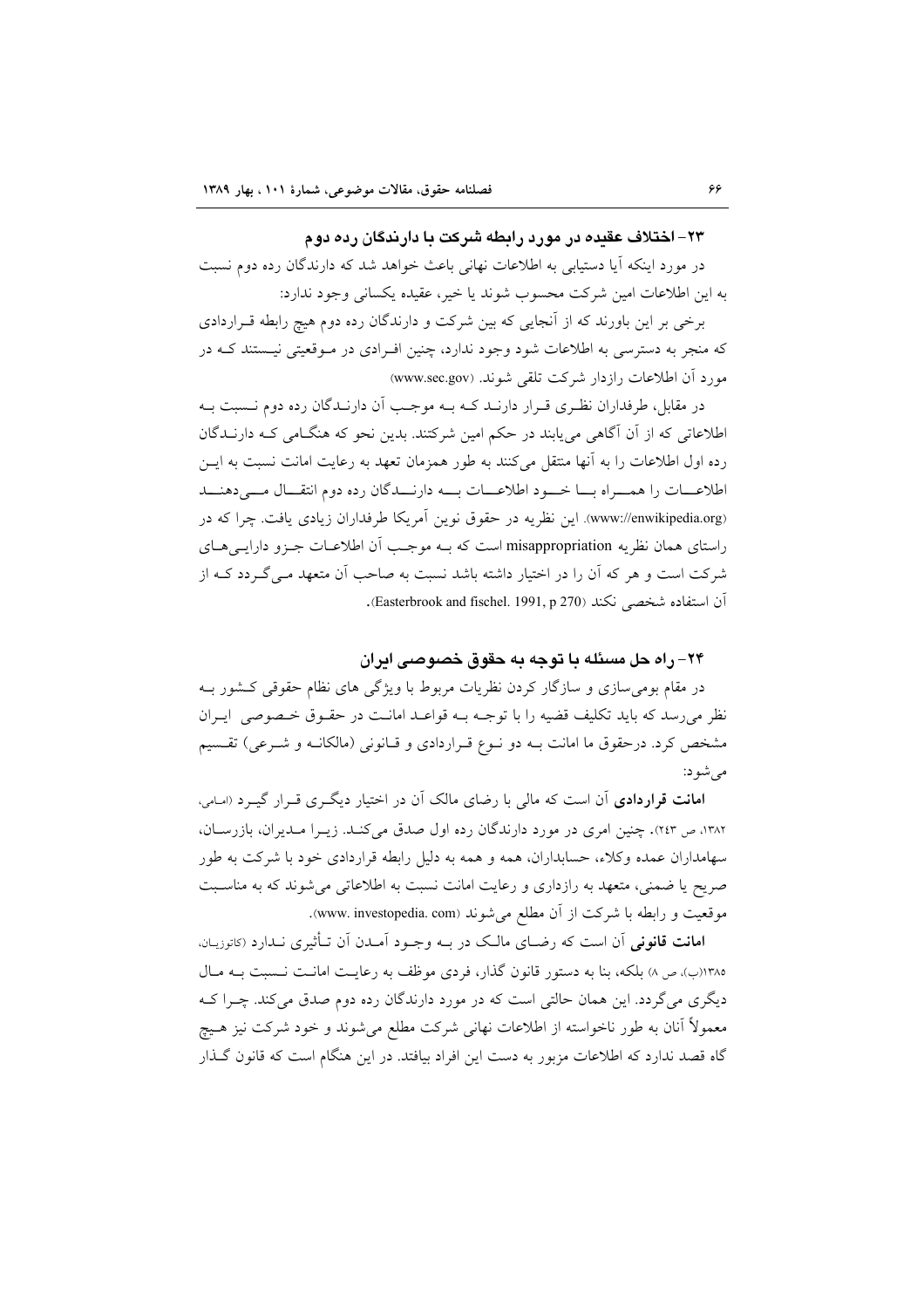اطلاعات نهانی را همچون یک دارایی ارزشمند نزد آنها به امانت می سیارد و آنها موظفند که از این اطلاعات به نفع خود بهرهبرداری نکنند (بند ۲ ماده ٤٦ قانون بازار اوراق بهادار).

٢٥- نتىجە

از بررسی گروه های مختلفی که دارنده اطلاعات نهانی شرکت محسوب مـیشـوند نتـایج زیر حاصل می گردد:

١- بايد بين «مالك» اطلاعات نهاني-كه فقط به پديـده آورنـده آن يعنـي شـركت اطـلاق می شود – و «دارنده» اطلاعات نهانی تمایز قائل شد. دارنـده بـودن مفـومی وسـیع تـر اسـت و صرف اینکه فردی از اطلاعات نهانی آگاه باشد برای تحقق این مفهوم کافی است.

۲– ملاک تقسیم دارندگان اطلاعات نهانی جایگاه و موقعیتی است کـه دارنــدگان رده اول (مدیران، بازرسان، سهامدران عمده، طرف قرارداد با شرکت....) از آن برخوردارند. برخورداری از این موقعیت باعث خواهد شد که دارندان رده اول هـم مـسئولیت مـدنی سـنگینتـر و هـم محدودیت های بیشتری نسبت به دارندگان رده دوم داشته باشند.

۳- سهامدار عمده شرکت – به عنوان بارزترین دارنده اطلاعات نهـانی – کـسی اسـت کـه اَنقدر سهام در اختیار داشته باشد که هم اَراء او در تصمیمات مجمع عمومی تأثیر قابل توجهی داشته باشد و هم موقعیت مالی او باعث ایجاد رابطه اطلاعاتی بین او و شرکت شود. آنچه ک اهمیت دارد این است که سهامدار عمده مقدار مورد نظر سهام را، حتی به نمایندگی قانونی یـا قراردادی، در اختیار داشته باشد و نیازی نیست که حتماً صاحب سهام مزبور هم باشد.

٤– اشخاص خارج از شركت كه به واسطه رابطه قراردادي مستقيم يا غير مـستقيم خــدمتبي را برای شرکت انجام میدهند هنگامی دارنده رده اول اطلاعات نهانی محسوب میشوند ک هم رابطه آنها با شرکت نوعاً موجب دسترسی به این اطلاعات شود و هــم اطلاعــات مزبــور را در جریان انجام همان وظیفهای که برای شرکت انجام میدهند به دست آورده باشند.

٥– دارندگان رده دوم که معمولاً با شرکت رابطهای ندارند کــه موجــب دسترســی آنهــا بــه اطلاعات نهانی شرکت شود چنین اطلاعاتی را از دارندگان رده اول دریافت می کنند و بـه ایـن دلیل که خود شرکت، به عنوان صاحب اطلاعات نهانی، هیچ گاه قصد رساندن این اطلاعات را به آنها ندارد و خود این افراد نیز معمولاً به طور اتفاقی و ناخواسـته بــه ایــن اطلاعــات دســت می یابند نسبت به این اطلاعات امین قانونی – و نه قراردادی– محسوب می شوند.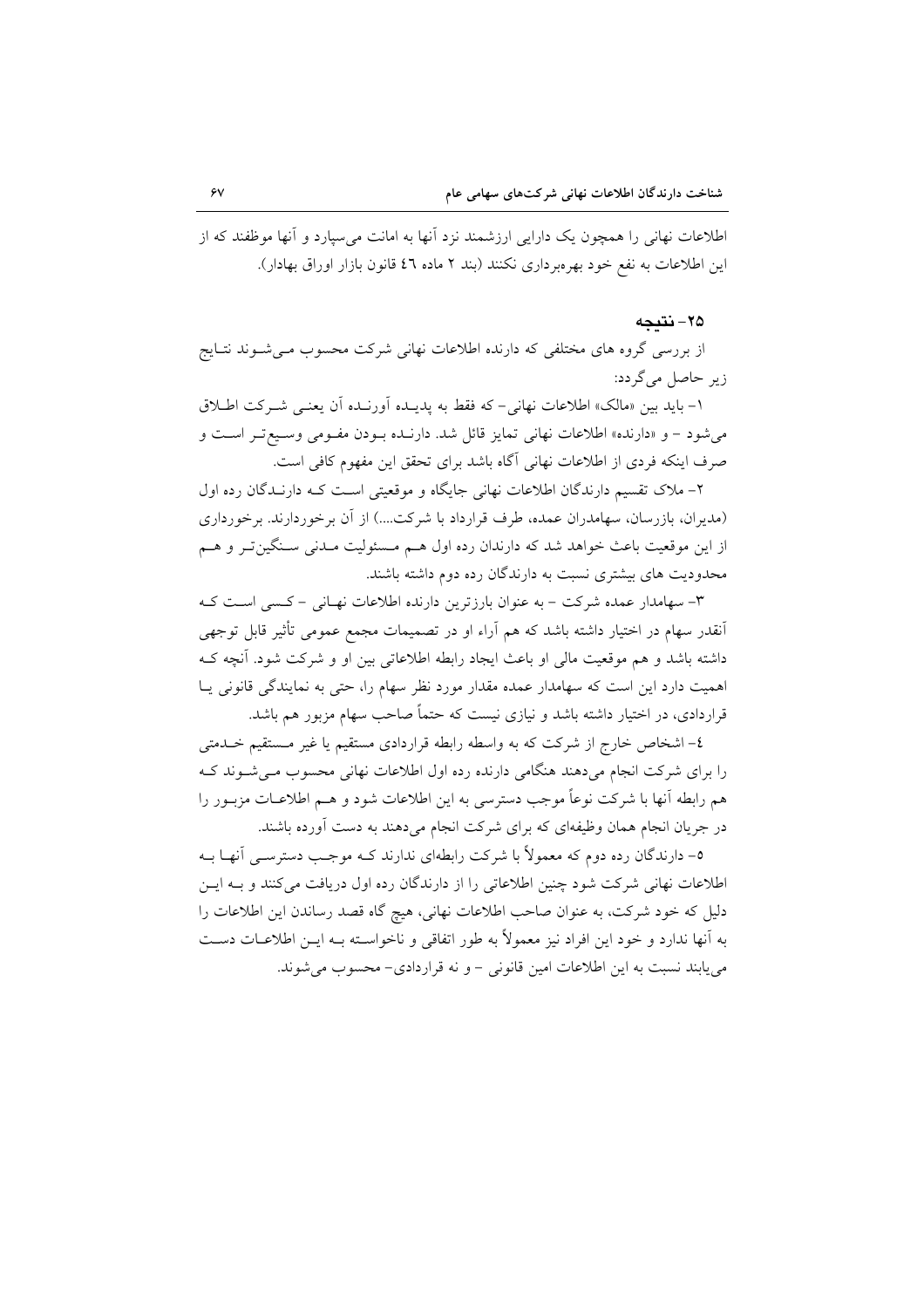# منابع و مآخذ

#### الف- فارسي

- ۱. اسکینی، ربیعا، (۱۳۸۵)، حقوق شرکت های تجاری، جلد دوم، چاپ سوم، تهران، انتشارات سمت.
- ۲. امامی، میرسید حسن، (۱۳۸۲)، حقوق مدنی، جلد دوم، چاپ شانزدهم، تهران، انتشارات اسلامیه.
- ۳. باقری، محمود، (۱۳۷۰)، **نمایندگی تجاری**، پایان نامه جهت دریافت درجه کارشناسی ارشد حقوق خصوصی، استاد راهنما: بهروز اخلاقي، استاد مشاور: محمد حسين قائم مقام فراهاني، دانشگاه تهران.
	- ٤. پاسبان، محمد رضا، (١٣٨٥)، حقوق شرکت های تجاری، چاپ اول، تهران، انتشارات سمت.
- ۵. تفرشی، محمد عیسی، (۱۳۷۸)، م**باحثی تحلیلی از حقوق شرکت های تجـاری**، جلـد اول، چـاب اول، تهـران، انتـشارات دانشگاه تربیت مدرس.
- .<br>٦. شريفي، سيد الهام الدين، (١٣٨٣)، بررسي تطبيقي جنبههاي حقوقي معاملات در بازار بورس اوراق بهادار با اســتفاده از اطلاعات محرمانه، مجله پژوهش های حقوقی، شماره ٦، صص ٢٠٢– ١٧٥.
- ٧. عرفانی، محمود، (١٣٧٧)، حقوق تجارت شرکت های سهامی (عام و خاص)، جلد دوم، چاپ هــشتم، تهـران، انتــشارات ماحد.
- ۸ علی پورقوشچی، سلمان، (۱۳۸۵)، مقایسه آثار تقصیر عمدی و غیر عمد در حقوق ایران و آمریکا، مجله حقوق تطبیقی، دوره جدید شماره ۲، صص ۲۸۹- ۲۵۳.
	- ۹. صفار، محمد جواد، (۱۳۷۳)، **شخصیت حقوقی**، چاپ اول، تهران، انتشارات نیل.
- ۱۰. صفی نیا، سید نورالدین، (۱۳۸۱)، **درآمدی بر قانون شرکت های تجاری در ایران**، چاپ اول، تهران، موسسه انتشارات و حاب دانشگاه ته ان.
	- .<br>١١. كاتوزيان، ناصر، (١٣٨٣ «الف»)، قواعد عمومي قرادادها، جلد اول، جاب ششم، تهران، شركت سهامي انتشار.
	- ۱۲. کاتوزیان، ناصر، (۱۳۸۳ «ب»)، قواعد عمومی قراردادها، جلد دوم، چاپ ششم، تهران، شرکت سهامی انتشار.
- ۱۳. کاتوزیان، ناصر، (۱۳۸۵ «الـف») **الزامهای خارج از قرارداد (ضــمان قهـری**)، جلـد اول، چـاپ پـنجم، تهـران، موســسه انتشارات و چاپ دانشگاه تهران.
- ١٤. كاتوزيان، ناصر، (١٣٨٥، «ب»)، **دوره عقود معين (عقود اذني، وثيقههاي دين)**، جلد چهارم، چاپ ينجم، تهـران، شــركت سهامی انتشار.
	- ۱۵. کدخدایی، حسین، (۱۳۷۸)، **مبانی مقررات بازار سرمایه**، چاپ اول، تهران، بیمه مرکزی ایران.
- ۱٦. هاشمی، سید روح الله، (١٣٨٤)، بوسی مسئولیت کیفری اشخاص حقوقی در حقوق ایران و با نگرشی به حقوق انگلیس **و فرانسه**، پایان نامه برای دریافت درجه کارشناسی ارشد در رشته حقوق جزا و جرم شناسی، استاد راهنما: ایرج گلدوزیان، استاد مشاور: سید علی آمایش، دانشگاه تهران.

### ب- خارجي

- 1- Alexander, kern, (2001), Insider Dealing and market Abuse: The Financial Service And market Act 2000, ESR center for Business Research, University of Cambrige working paper No. 222, Available at www. cbr, ac, uk/pdf/wp222. pdf? Ref = klasistanbul.<br>2- Ashe, Michael, "Who is an insider", in Rider, Barry (ed), "The fiduciary, The insider and
- the conflict", (1995), 1<sup>st</sup> ed. Dublin, Berhon, sweet and Maxwell.
- 3- Black, Henry Campbell, (2004), Blacks law Dictionary, Eighth Edition, Thomsen west.
- 4- Boyle, A. J. and Birds john, (1994), Boyle and Bird's Company law, 2 th edition. published by jordan and sous limited.
- 5- Cheffins, Brian R, (1997), Company law, Theory, Structure and Operation, university of British columbia, Clarenden press, oxford.
- 6- Davies, paul 1, (1997), Gower's Principle of Modern Company law, sixth Edition oxford, Sweet and Maxwell.